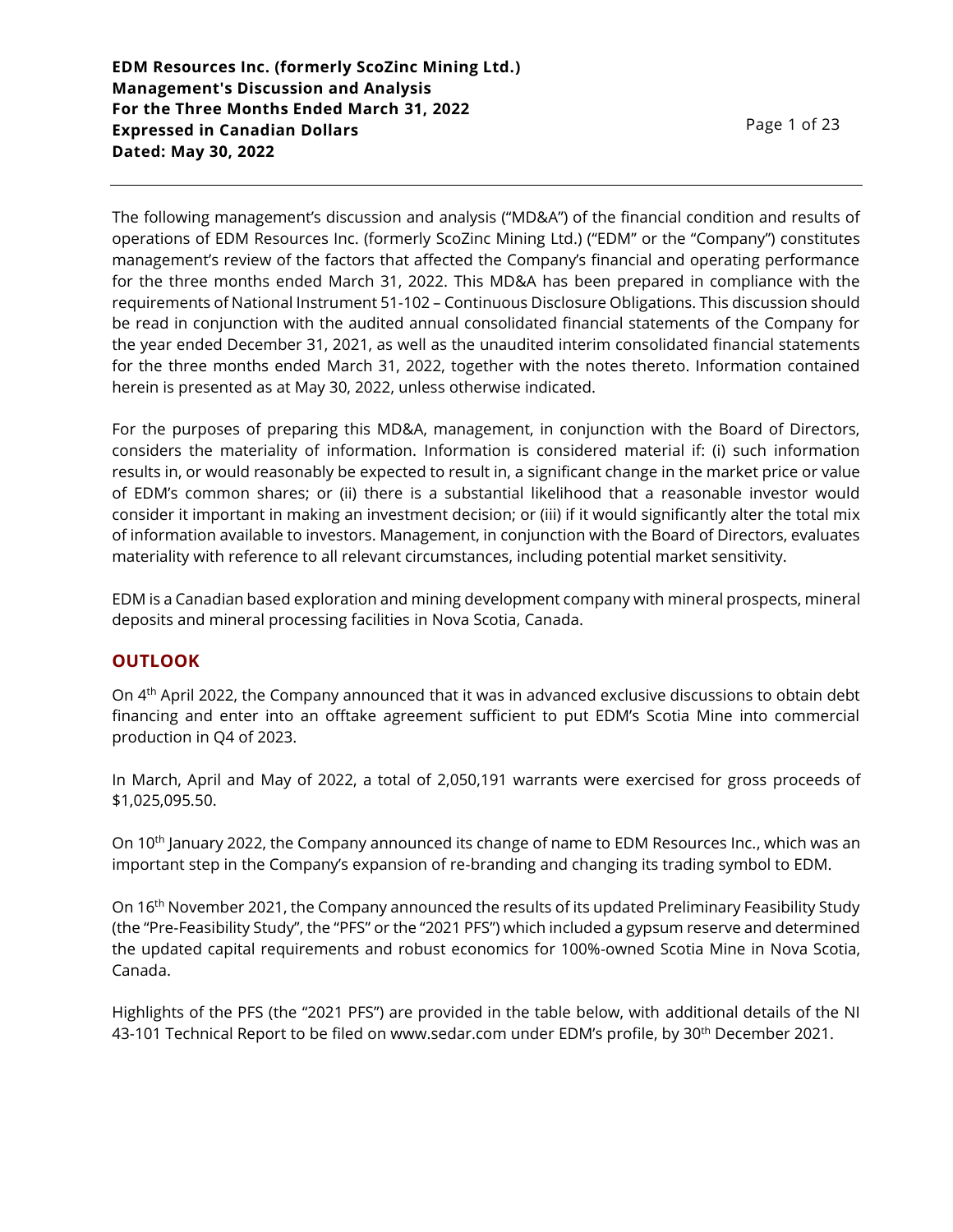| Pre-Tax Net Present Value (Discount Rate 8%)    | \$174M      |
|-------------------------------------------------|-------------|
| Pre-Tax Internal Rate of Return                 | 69%         |
| After-Tax Net Present Value (Discount Rate 8%)  | \$128M      |
| After-Tax Internal Rate of Return               | 65%         |
| <b>EBITDA (Annual Average)</b>                  | \$18M       |
| Payback Period (Years)                          | 1.3         |
| Pre-Production CAPEX (incl. \$2.7M Contingency) | \$30.6M     |
| Metal Production Zinc (5 Year Annual Average)   | 35M lbs     |
| Metal Production Lead (5 Year Annual Average)   | 15M lbs     |
| Zinc Concentrate Grade (LOM Average)            | 57%         |
| Lead Concentrate Grade (LOM Average)            | 71%         |
| Processing Throughput Rate (Tonnes Per Day)     | 2,700       |
| Life of Mine ("LOM") (Years)                    | 14.3 Years  |
| Ore Reserves Mined (LOM Total)                  | 13.66Mt     |
| Zinc Ore Grade (LOM Average)                    | 2.03% Zn    |
| Lead Ore Grade (LOM Average)                    | 1.10% Pb    |
| Gypsum Grade (LOM Average)                      | 91.8%       |
| Net Revenue After Royalty & Treatment Charges   | \$875M      |
| <b>Operating Cash Flow Before Taxes</b>         | \$357M      |
| C1 Costs Over LOM <sup>1</sup>                  | US\$0.50/lb |
| Total Operating Cost (Per tonne Milled LOM)     | \$52.56/t   |
| All-In-Sustaining-Cost (ZnEq.) <sup>1, 2</sup>  | US\$0.52/lb |
| Zinc Price (LOM Average)                        | US\$1.22/lb |
| Lead Price (LOM Average)                        | US\$1.04/lb |
| Gypsum Crude Price (LOM Average)                | US\$8.60/t  |
| Foreign Exchange Rate (CAD: USD)                | 0.80        |

### **2021 Pre-Feasibility Study Highlights**

All dollar amounts are expressed in Canadian Dollars unless otherwise noted

2 All-In-Sustaining-Costs ("AISC") are C1 Costs plus Sustaining Capital and Financing Costs

On 1<sup>st</sup> November 2021, the Company announced a non-binding gypsum offtake agreement with a Nova Scotian end buyer, for the life of mine supply of Gypsum from the Scotia Mine.

On 19th October 2021, the Company appointed Mr. Mark Billings as an Independent Director.

On 6<sup>th</sup> October 2021, EDM and Fancamp Exploration Ltd. ("Fancamp") closed a private placement and shares for debt transaction.

On 16<sup>th</sup> September 2021, EDM and Fancamp agreed to terminate the February 12, 2021, Arrangement Agreement and enter into a new agreement in which Fancamp would invest in EDM by way of a subscription to a \$1,300,000 non-brokered private placement as well as convert the Fancamp Loan and Termination Fee to equity in EDM.

<sup>1</sup> After Lead credits deducted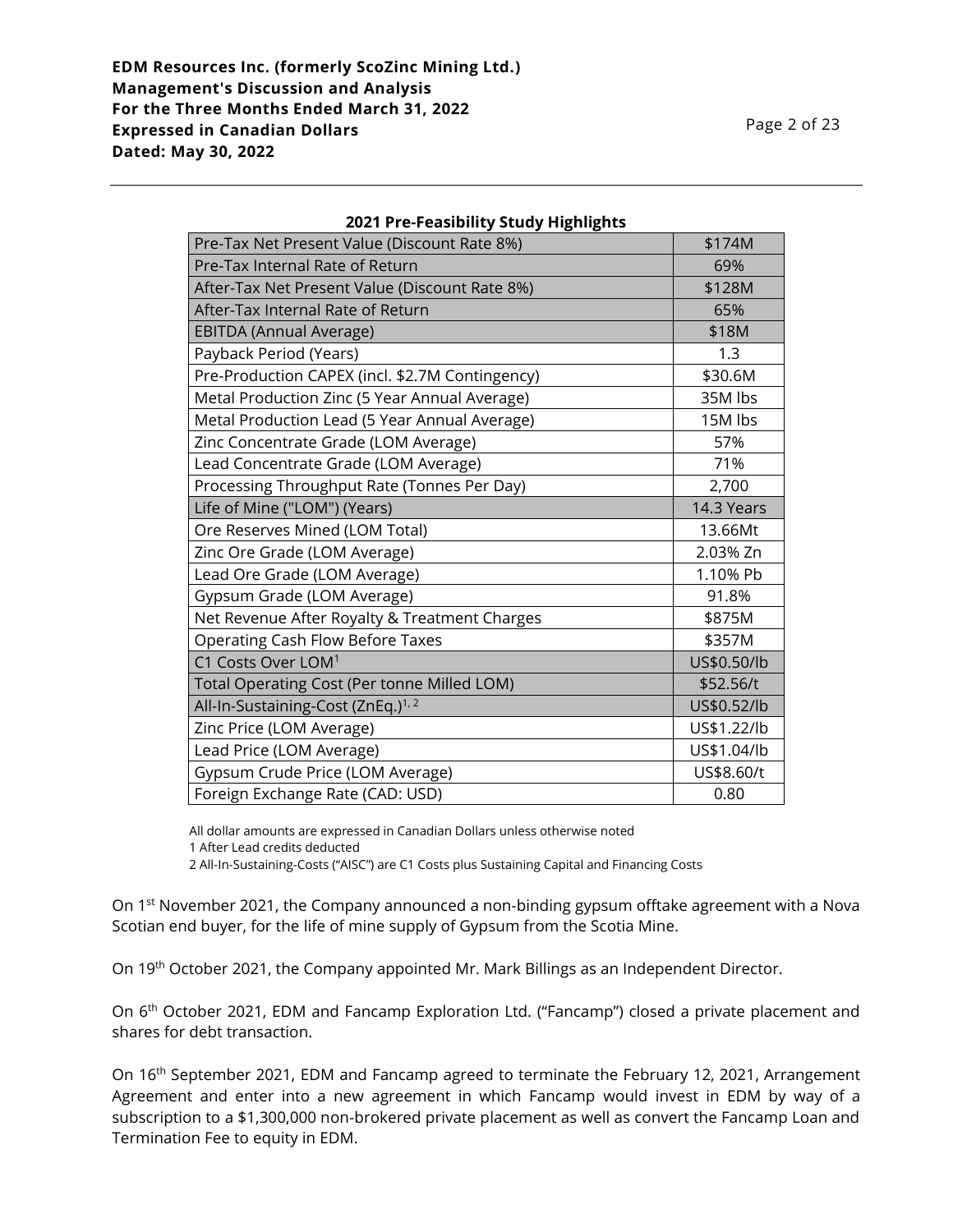On 14th July 2021, EDM and Fancamp agreed to extend the deadline for closing the business combination (the "Transaction") with Fancamp paying a \$125,000 extension fee to EDM to extend the deadline of the Transaction to 2<sup>nd</sup> August 2021, with a further extension fee payable by Fancamp prior to 2<sup>nd</sup> August 2021, if Fancamp wished to extend the Transaction to 2<sup>nd</sup> September 2021. On 2<sup>nd</sup> August 2021, Fancamp paid EDM the second extension fee of \$125,000 to extend the deadline for closing the Transaction to 2 $^{\rm{nd}}$ September 2021.

On 19th May 2021, pursuant to the Arrangement, Fancamp and EDM executed a loan agreement of up to \$250,000 required to implement the business combination (the "Transaction") which was associated with the delayed closing date. Fancamp and EDM have also agreed to amend the Arrangement Agreement to extend the outside date by which the Transaction must close to 2<sup>nd</sup> July 2021 and have scheduled the closing for that date. The Fancamp loan terms included a 12-month maturity of up to \$250,000, bearing an interest charge of 5 percent per annum. An initial amount of \$150,000 was provided to EDM, following which an additional \$100,000 was provided to EDM on the basis of an expenditure justification.

On 20<sup>th</sup> April 2021, the Company announced that that the British Columbia Supreme Court has granted a final order approving the plan of arrangement between EDM and Fancamp required to implement the business combination (the "Transaction"). Closing of the Transaction by Fancamp is subject to approval of the TSX Venture Exchange ("TSXV") which Fancamp advises that it anticipates obtaining shortly but which has not yet been received. Fancamp has additionally advised that a dissident shareholder of Fancamp, Mr. Peter H. Smith, has also made an application to the British Columbia Securities Commission ("BCSC") to stay or overturn any decision by the TSXV approving the Transaction, and to require that Fancamp obtain shareholder approval for the Transaction. Fancamp has undertaken to the BCSC not to close the Transaction until after 28<sup>th</sup> April 2021 pending hearing of the application. The Company anticipates that Fancamp will be successful in proceedings before the BCSC and expects the Transaction to close shortly thereafter in accordance with the terms of the 12<sup>th</sup> February 2021 arrangement agreement between EDM and Fancamp. Accordingly, EDM looks forward to closing the Transaction shortly after 28<sup>th</sup> April 2021. The Company also announced it had received conditional approval from the TSXV for the Transaction but remains subject to the final approval of the TSXV.

On 12th April 2021, the Company held an Extraordinary General Meeting ("EGM") at which its securityholders were asked to consider and, if thought advisable, pass a special resolution approving a plan of arrangement under Section 288 of the BC Business Corporations Act (the "Arrangement") which would result in EDM becoming a wholly owned subsidiary of Fancamp by amalgamating with an existing wholly owned subsidiary of Fancamp (the "Transaction"). At the meeting, the securityholders voted overwhelmingly in favour of the resolution approving the arrangement agreement pursuant to which, inter alia, Fancamp will indirectly acquire all of the issued and outstanding common shares of EDM on the basis of 6.0 Fancamp ordinary shares for each EDM common share (the "Arrangement"). The Arrangement required the approval of: (a) 66<sup>2/3</sup>% of EDM's shareholders ("Shareholder Approval"); (b) 662/3% of EDM's shareholders, warrantholders, optionholders and RSUholders voting as a single class ("Securityholder Approval"); and (c) approval by a simple majority of 50% plus one vote of EDM's shareholders, excluding shares held or controlled by Messrs. Ashwath Mehra and Mark Haywood ("Majority of the Minority Approval").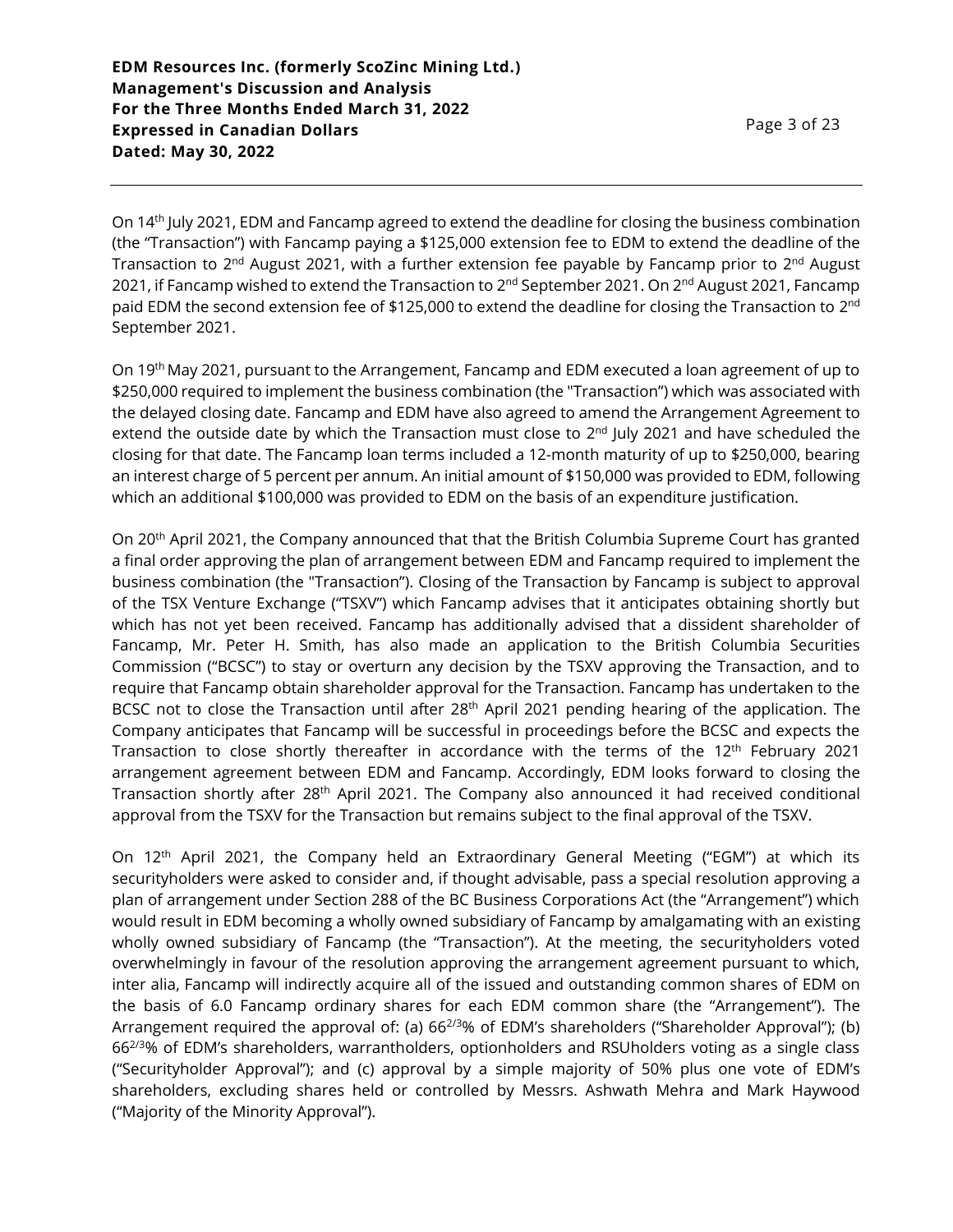On 22<sup>nd</sup> March 2021, the Company announced results of its 2021 Mineral Resource Estimate which includes a significant Gypsum mineral resource for the Scotia Mine. The 2021 Mineral Resource Statement is provided below:

#### **Mineral Resource Statement**

#### **Scotia Mine 2021 Mineral Resource Estimation, March 22, 2021 – MineTech International Limited**

| <b>Classification</b> | Zone         | <b>Tonnage</b> | Zn   | Pb   | <b>ZnEq</b> | Gypsum<br>Tonnage | Gypsum      |
|-----------------------|--------------|----------------|------|------|-------------|-------------------|-------------|
|                       |              | (kt)           | (%)  | (%)  | (%)         | (kt)              | (%)         |
|                       | Getty        | 60             | 1.38 | 1.25 | 2.58        | $\Omega$          | $\Omega$    |
| <b>Measured</b>       | Main         | 4,130          | 2.57 | 1.30 | 3.81        | 1,310             | 93.0        |
|                       | North East   | 130            | 3.18 | 1.88 | 4.98        | 220               | 91.9        |
|                       | <b>Total</b> | 4,320          | 2.57 | 1.32 | 3.83        | 1,530             | 92.8        |
|                       | Getty        | 8,090          | 1.24 | 0.81 | 2.02        | $\Omega$          | $\Omega$    |
|                       | Getty South  | 840            | 1.58 | 0.25 | 1.82        | 0                 | $\mathbf 0$ |
| <b>Indicated</b>      | Main         | 9,870          | 1.92 | 1.01 | 2.89        | 2,500             | 92.7        |
|                       | North East   | 2,330          | 2.88 | 1.15 | 3.98        | 1,150             | 88.7        |
|                       | <b>Total</b> | 21,130         | 1.75 | 0.92 | 2.64        | 3,650             | 91.4        |
| <b>Measured</b><br>&  | Getty        | 8,150          | 1.24 | 0.82 | 2.03        | $\Omega$          | $\mathbf 0$ |
|                       | Getty South  | 840            | 1.58 | 0.25 | 1.82        | $\Omega$          | $\Omega$    |
| <b>Indicated</b>      | Main         | 14,000         | 2.11 | 1.09 | 3.16        | 3,810             | 92.8        |
|                       | North East   | 2,460          | 2.89 | 1.19 | 4.04        | 1,370             | 89.2        |
|                       | <b>Total</b> | 25,450         | 1.89 | 0.99 | 2.84        | 5,180             | 91.8        |
|                       | Getty        | 950            | 1.35 | 0.54 | 1.87        | $\Omega$          | $\mathbf 0$ |
| <b>Inferred</b>       | Getty South  | 770            | 1.53 | 0.25 | 1.77        | $\Omega$          | $\mathbf 0$ |
|                       | Main         | 2,980          | 1.49 | 0.79 | 2.25        | 250               | 92.2        |
|                       | North East   | 310            | 2.01 | 0.74 | 2.72        | 540               | 90.7        |
|                       | <b>Total</b> | 5,010          | 1.50 | 0.66 | 2.13        | 790               | 91.2        |

Source: MineTech 2021

• *Mineral Resources are not Mineral Reserves and do not have demonstrated economic viability. There is no certainty that any part of the Mineral Resources estimated will be converted into Mineral Reserves;*

• *Determination of reasonable prospects of eventual economic extraction was based on assumed prices for Zinc of US\$1.35/lb, and for Lead of US\$1.14/lb, a Zinc recovery of 86% and a Lead recovery of 93%, mining and processing costs varying by zone, and pit slopes of 45 degrees in rock and 22 degrees in overburden;*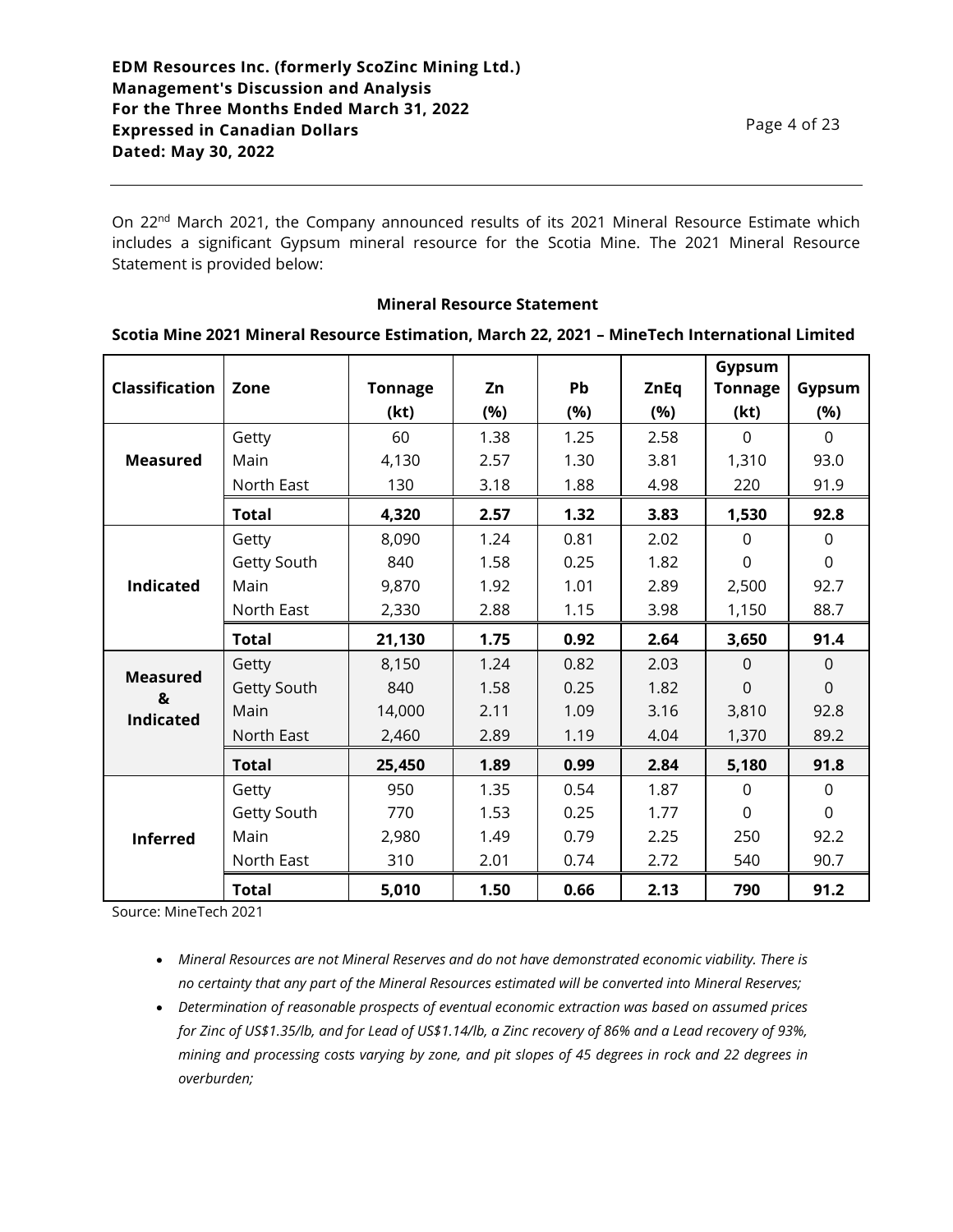- *Near surface resources are reported based on a Zinc equivalent ("ZnEq") grade of 0.90% and a Gypsum grade of 80%. The ZnEq grade incorporates Zinc and Lead sales costs of US\$0.19/lb and US\$0.11/lb respectively, and a 2% royalty to the Government of Nova Scotia; and*
- *Numbers in the table have been rounded to reflect the accuracy of the estimate and may not sum due to rounding.*

On 18<sup>th</sup> February 2021, the Company announced that it had entered into a definitive arrangement agreement (the "Arrangement Agreement") with Fancamp, whereby Fancamp will indirectly acquire all of the issued and outstanding securities of EDM by way of a plan of arrangement (the "Arrangement") under the Business Corporations Act (British Columbia). Pursuant to the terms of the Arrangement Agreement, shareholders of EDM (the "EDM Shareholders") will receive 6.0 common shares of Fancamp (each whole share a "Fancamp Share") for every EDM Share held (the "Exchange Ratio"). Upon the closing of the Transaction, former shareholders of EDM will hold 33.7% of the Fancamp's common shares outstanding. The Exchange Ratio represents a premium of 5.9% based on the 30-day volume weighted average price of EDM and Fancamp's shares traded on the TSX Venture Exchange for the period ended  $12<sup>th</sup>$  February 2021.

On 23<sup>rd</sup> December 2020, the Company announced that it had confirmed the gypsum surface rights at the Scotia Mine and that it was proceeding toward a new NI 43-101 Mineral Resource Estimate Technical Report.

On 2<sup>nd</sup> December 2020, Mr. Mark Billings resigned as a director of the Company and divested or relinquished all his securities in the Company.

On 7<sup>th</sup> July 2020, the Company announced the results of its first Preliminary Feasibility Study (the "Pre-Feasibility Study" or the "2020 PFS") which determined the capital requirements and robust economics for 100%-owned Scotia Mine in Nova Scotia, Canada. The results of the 2020 PFS were announced on 7th July 2020 and the NI 43-101 Technical Report was filed on SEDAR on 29<sup>th</sup> July 2020. Based on the positive 2020 PFS results, the Company is actively pursuing the necessary finance to begin commercial production as soon as possible.

Highlights of the 2020 PFS are provided in the table below, with additional details of the NI 43-101 Technical Report available on www.sedar.com under EDM's profile.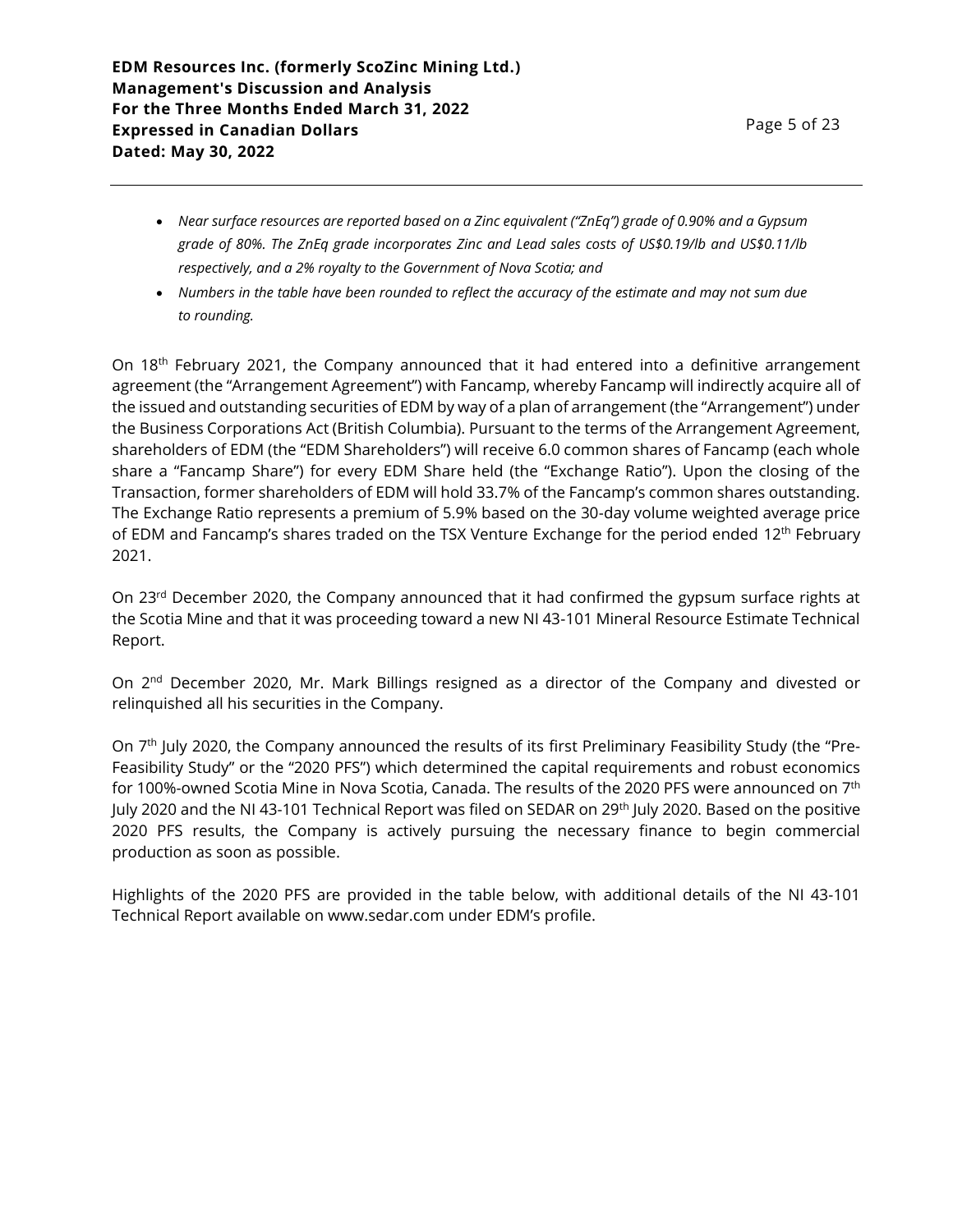| Pre-Tax Net Present Value (Discount Rate 8%)                     | \$156M      |
|------------------------------------------------------------------|-------------|
| Pre-Tax Internal Rate of Return                                  | 52%         |
| After-Tax Net Present Value (Discount Rate 8%)                   | \$115M      |
| After-Tax Internal Rate of Return                                | 49%         |
| <b>EBITDA (Annual Average)</b>                                   | \$17.1M     |
| Payback Period (Years)                                           | 2.4         |
| Pre-Production CAPEX (incl. \$2.7M Contingency & \$1.2M Finance) | \$30.8M     |
| Metal Production Zinc (5 Year Annual Average)                    | 35M lbs     |
| Metal Production Lead (5 Year Annual Average)                    | 15M lbs     |
| Zinc Concentrate Grade (LOM Average)                             | 57%         |
| Lead Concentrate Grade (LOM Average)                             | 71%         |
| Processing Throughput Rate (Tonnes Per Day)                      | 2,700       |
| Life of Mine ("LOM") (Years)                                     | 14.25       |
| Ore Reserves Mined (LOM Total)                                   | 13.66Mt     |
| Zinc Ore Grade (LOM Average)                                     | 2.03% Zn    |
| Lead Ore Grade (LOM Average)                                     | 1.10% Pb    |
| Net Revenue After Royalty & Treatment Charges                    | \$822M      |
| Operating Cash Flow Before Taxes                                 | \$335M      |
| <b>Financing Costs</b>                                           | \$4.6M      |
| C1 Costs Over LOM <sup>1</sup>                                   | US\$0.59/lb |
| Total Operating Cost (Per tonne Milled LOM)                      | \$53.72/t   |
| All-In-Sustaining-Cost (ZnEq.) <sup>1, 2</sup>                   | US\$0.60/lb |
| Zinc Price (LOM Average)                                         | US\$1.19/lb |
| Lead Price (LOM Average)                                         | US\$0.89/lb |
| Foreign Exchange Rate (CAD: USD)                                 | 0.71        |

### **2020 Pre-Feasibility Study Highlights**

All dollar amounts are expressed in Canadian Dollars unless otherwise noted

1 After Lead credits deducted

2 All-In-Sustaining-Costs ("AISC") are C1 Costs plus Sustaining Capital and Financing Costs

On 3<sup>rd</sup> June 2020, the Company announced management costs savings to further strengthen the Company's financial position during the COVID-19 Pandemic and to ensure that the capital raised is extended as much as possible, by which all the management team have reduced their monthly salary or contract payments by 20 percent, for a period of 3 months, effective 1st May 2020.

On 29th May 2020, the Company announced the closing of a third and final oversubscribed tranche of its \$1,150,000 non-brokered private placement. The first tranche (the "First Tranche") closed on 22<sup>nd</sup> April 2020 and consisted of the sale of 1,678,011 Units for gross proceeds of \$503,403.30, and the second tranche (the "Second Tranche") closed on 22<sup>nd</sup> May 2020 and consisted of the sale of 1,645,368 Units for gross proceeds of \$493,610.40. The third tranche (the "Third Tranche") consisted of the sale of 509,954 units for the gross proceeds of \$152,986.20. The Third Tranche, the Second Tranche and the First Tranche comprise the Offering consisting of the sale of an aggregate of 3,833,333 Units for aggregate gross proceeds of \$1,150,000.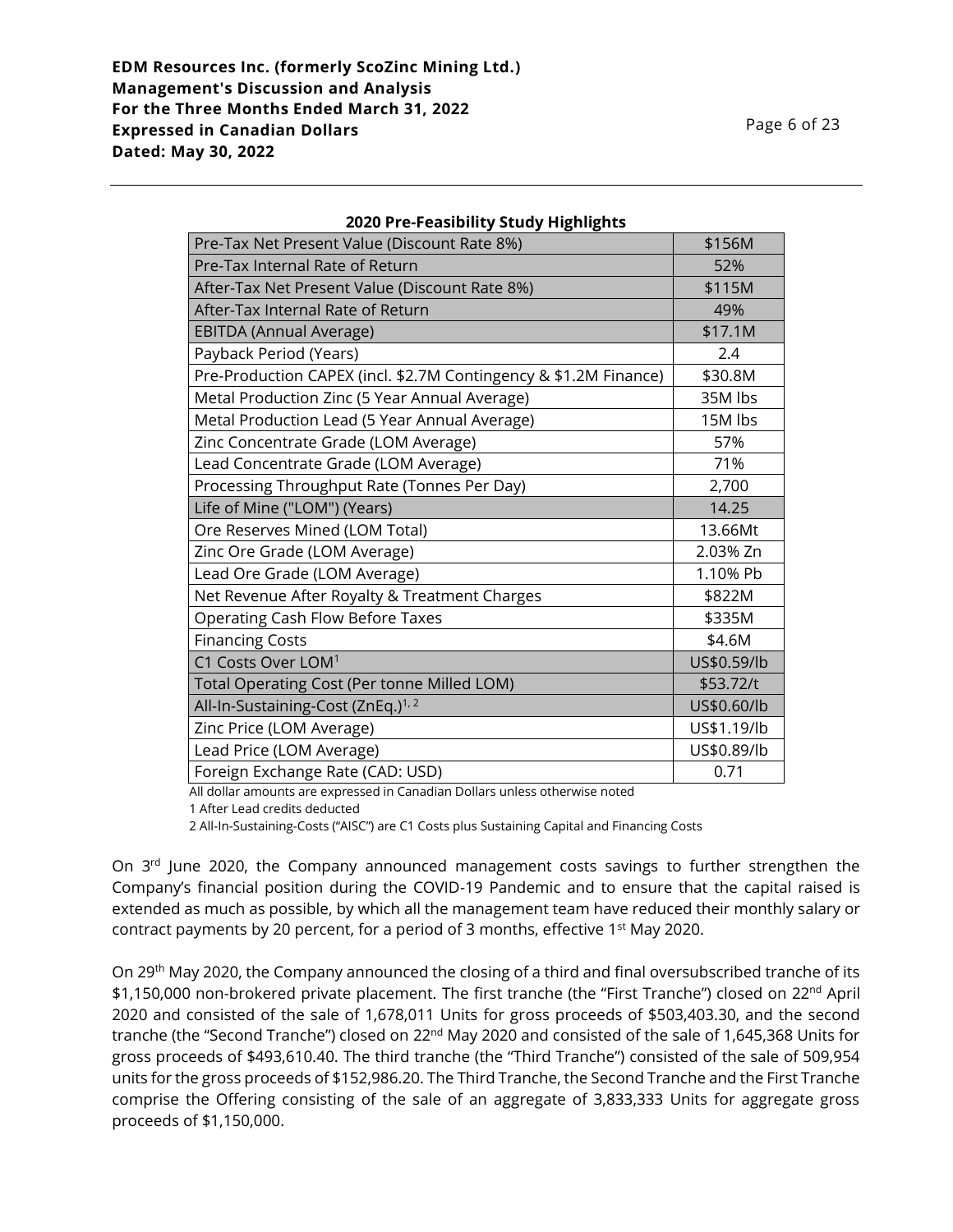On 18<sup>th</sup> December 2019, the Company announced a new mineral resource estimate (the "2019 MRE") which effectively doubled the total measured and indicated resources applied in all past PEAs on the Scotia Mine. Based upon the new 2019 MRE and a mill trade off study by Ausenco Engineering Canada, the PFS will produce an independent NI 43-101 technical report, including new mineral reserve estimates.

During the third quarter of fiscal 2019, EDM's head office address was changed to Halifax (Nova Scotia) from Toronto (Ontario) to bolster the Company's Nova Scotian focus and demonstrate our commitment to advancing our operations in Nova Scotia.

On 25th October 2019, the Company appointed Mr. Mark Billings as an Independent Director.

On 7<sup>th</sup> October 2019, the Company announced that it has appointed Mr. Jason Baker as its new Mine Manager of the Scotia Mine, and it has appointed Mr. Simion Candrea as its new Vice-President of Investor Relations.

On 20th September 2019, the Company appointed Mr. Mark Haywood as a Director.

On 21<sup>st</sup> August 2019, Mr. Ashwath Mehra joined the Board of Directors and Mr. Mark Haywood was appointed the President and Chief Executive Officer of the Company, replacing Mr. Joseph Ringwald, both effective 20<sup>th</sup> August 2019.

## **PROPERTY INFORMATION, COMPLETED ACTIVITIES AND OUTLOOK**

### **Scotia Mine**

On 21st May 2011, the Company completed the \$10 million acquisition of all shares and assets of Scotia Mine Limited (formerly ScoZinc Limited), including the Scotia Mine in Nova Scotia, an extensive mineral claims package that is subject to a mineral royalty to the Government of Nova Scotia and other royalties on certain other mineral interests. A portion of the gross sale proceeds was paid directly to the Government of Nova Scotia to increase bonding requirements for an amended reclamation and closure plan for the Scotia Mine and to pay all outstanding production royalties to the Government of Nova Scotia that were payable prior to the closure of the Scotia Mine in 2009. Since the mine's closure, the key permits, mineral claims, and other approvals necessary to proceed with a restart have been maintained or renewed.

In October 2011, the Company completed a 4,940-metre, 39-hole drill program at the Scotia Mine site to better define mineral resources adjacent to the Main Pit and improve confidence in the block model. The results of the drill program provided a basis to re-assess the block model used in an independent preliminary economic assessment ("PEA") report dated 7<sup>th</sup> October 2011. Subsequently, a new inventory of mineral resources was published in a technical report to NI 43-101 standards on 9<sup>th</sup> October 2012.

In the first quarter of 2012, the Company completed an airborne geophysical survey of its exploration properties in Nova Scotia using the helicopter-borne Versatile Time Domain Electromagnetic system. The work area covered geological strata that contain former producing mines, such as Walton Mine, Smithfield Mine, and Mindamar (Stirling) Mine. Following the initial findings of the survey, the Company expanded the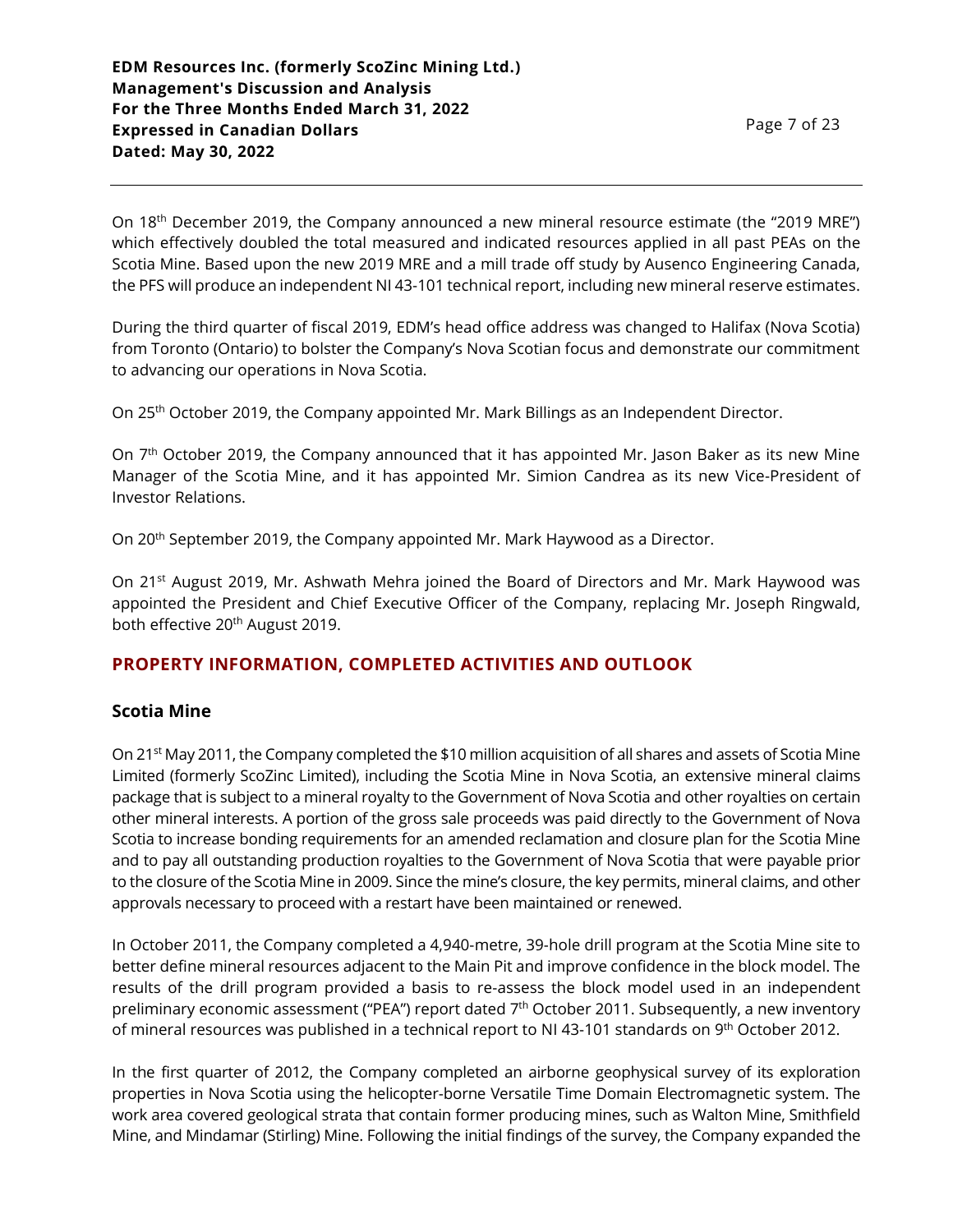survey to include its mineral claim holdings in the Musquodoboit area along an interpreted northeast extension of the favourable carbonate reef structures that host the Gays River and Getty deposits. As a result of this survey, exploration targets were identified for future exploration fieldwork.

In the first, second, and fourth quarters of 2013, the Company's geologic personnel completed soil sampling programs on exploration licenses and claim blocks held within Nova Scotia and Cape Breton. The purpose of the soil sampling program was to follow up and evaluate certain high-priority geophysical targets identified from the 2012 airborne geophysical survey. In addition, expenditures incurred from the soil surveys were utilized to fulfill the annual assessment requirements needed to keep the claims and licenses in good standing. All work was conducted in areas underlain by favorable geologic lithologies known to host zinc-lead mineralization as exemplified by former producing mines.

On 18th May 2012, the Company received approval from the Government of Nova Scotia for an amended Industrial Approval to develop the southwest side of the Main Pit (the "SW Expansion"). As a result, and as of that date, the Scotia Mine had all of the necessary permits and approvals to proceed with mining operations at the Main Pit and the SW Expansion. Additional reclamation and closure bonding would be required before the Company can develop the SW Expansion.

In the third quarter of 2013, the Company's Board of Directors conducted an in-depth review of the Company's 100% owned Scotia Mine and the Company's exploration prospects (collectively, "EDM's Projects"), the outlook for commodity prices, and the current environment for financing mining operations. Based upon the findings of this review, the Board determined that the Scotia Mine is a valuable asset. However, in light of the uncertain prevailing environment for metal prices and mine development financing at that time, the Board decided to suspend the restart of the Scotia Mine and place the project on care and maintenance in order to preserve its value and reduce Company expenditures.

As part of the care and maintenance program, an ongoing objective of the Company is to maintain all of the key permits, mineral claims, and other approvals necessary to proceed with the restart of the Scotia Mine. In the fourth quarter of 2016, the Company initiated discussions with the Nova Scotia departments of the Environment and Natural Resources for the renewal of the industrial approval (the "IA") for Mineral Lease 10-1 that contains the Scotia Mine. The IA which expired in February 2017 was renewed in September 2017 for an additional 10 years. Similarly, the environmental assessment which expired in October 2017 was renewed.

In the fourth quarter of 2017 the Company initiated an independent update to the Preliminary Economic Assessment based on a more detailed mine plan, contract mining with bids from major Nova Scotia contractors, updated capital costs, and updated milling and other operating costs. Results of the study were disclosed in a news release dated 19th December 2017 and the NI 43-101 technical report with the final results was disclosed in February 2018. As the study showed robust economics for the restart of operations, necessary key permits were in place, and a favorable metal price and exchange rate environment was expected for the foreseeable future, the Company initiated efforts to raise funds for restarting operations.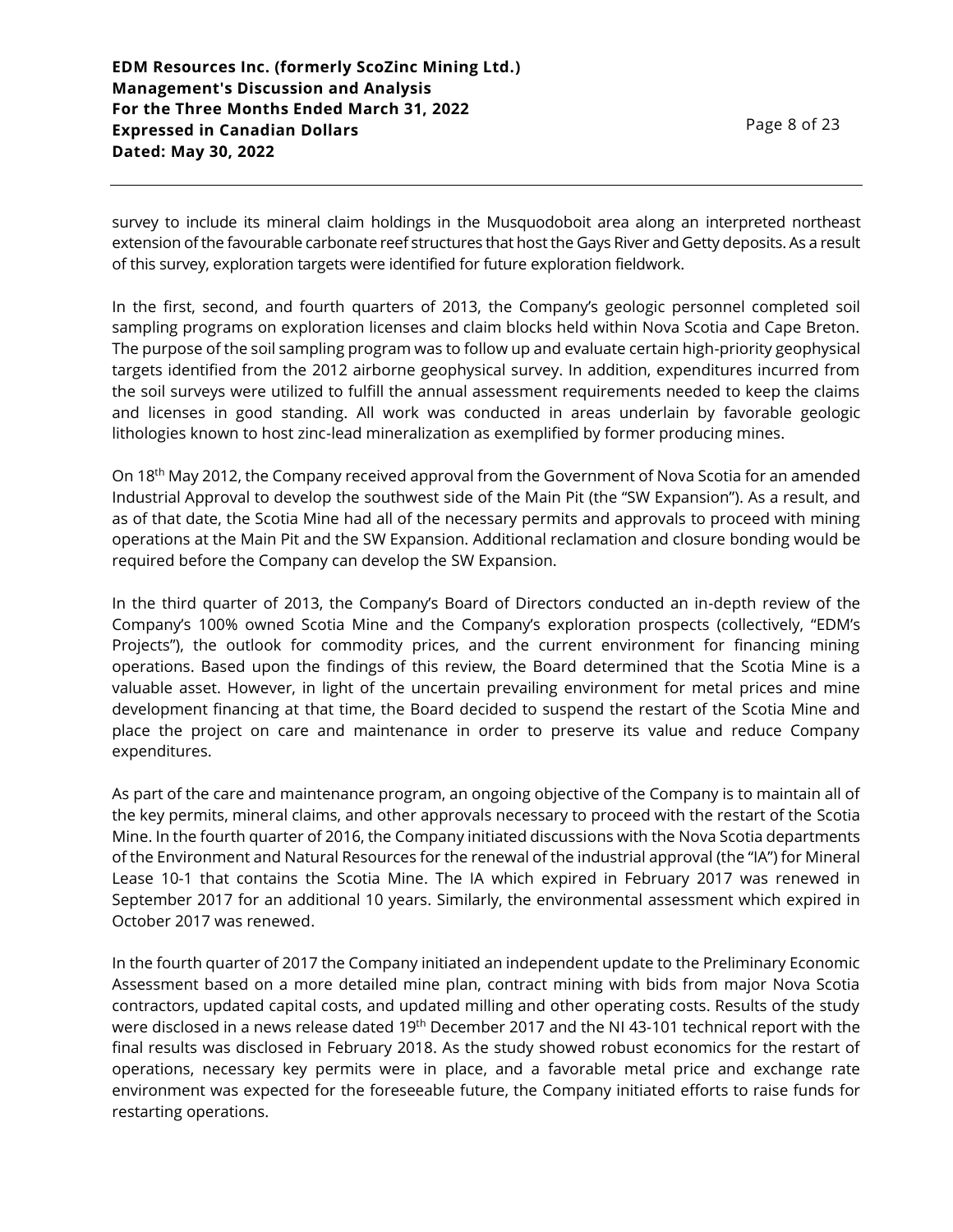On 18<sup>th</sup> December 2019, the Company announced a new mineral resource estimate (the "2019 MRE") which effectively doubled the total measured and indicated resources applied in all past PEAs on the Scotia Mine.

Highlights of the 2019 MRE include:

- Total Measured & Indicated Resources of 25,450,000 tonnes at a Zinc equivalent grade of 2.84% (1.89% Zinc, 0.99% Lead), an increase in tonnage of 105% from previous resource estimates on the deposit.
- Total Inferred Resources of 5,010,000 tonnes at a Zinc equivalent grade of 2.13% (1.55% Zinc, 0.66% Lead), an increase in tonnage of 7% from the previous resource estimates on the deposit.

Additionally, on 5<sup>th</sup> February 2020, the Company announced the results of a mill optimization trade-off study completed by Ausenco Engineering Canada Inc. The trade-off study evaluated the mill and its processing bottlenecks and determined that a number of low-cost improvements could be made during a relatively short refurbishment period to significantly de-risk the processing operations.

Based upon the new 2019 MRE and the Ausenco optimization study, the Company then decided to complete a Preliminary Feasibility Study on the project, which would determine the Scotia Mine's first NI 43-101 mineral reserve estimate and a provide an independent NI 43-101 technical evaluation on the entire project.

On 7 th July 2020, the Company announced the results of its first Preliminary Feasibility Study (the "2020 PFS") including its first NI 43-101 Mineral Reserve Estimate. The 2020 PFS was prepared in collaboration with the independent engineering firms of Ausenco Engineering Canada Inc., MineTech International Limited, SRK Consulting (U.S.), Inc., and Terrane Geoscience Inc. The 2020 PFS NI 43-101 Technical Report was filed on www.sedar.com under EDM's profile on 29<sup>th</sup> July 2020.

On 22<sup>nd</sup> March 2021, the Company announced results of its 2021 Mineral Resource Estimate which includes a significant Gypsum mineral resource for the Scotia Mine.

The 2021 Mineral Resource Statement is provided below, and the NI 43-101 Technical Report was filed on www.sedar.com under EDM's profile on 6<sup>th</sup> May 2021:

### **2021 Mineral Resource Statement**

## **Scotia Mine 2021 Mineral Resource Estimation, March 22, 2021 – MineTech International Limited**

| Classification  | Zone          | <b>Tonnage</b><br>(kt) | Zn<br>(%)    | Pb<br>(%)    | <b>ZnEq</b><br>(%) | Gypsum<br><b>Tonnage</b><br>(kt) | Gypsum<br>(%) |
|-----------------|---------------|------------------------|--------------|--------------|--------------------|----------------------------------|---------------|
| <b>Measured</b> | Getty<br>Main | 60<br>4,130            | 1.38<br>2.57 | 1.25<br>1.30 | 2.58<br>3.81       | 1,310                            | 93.0          |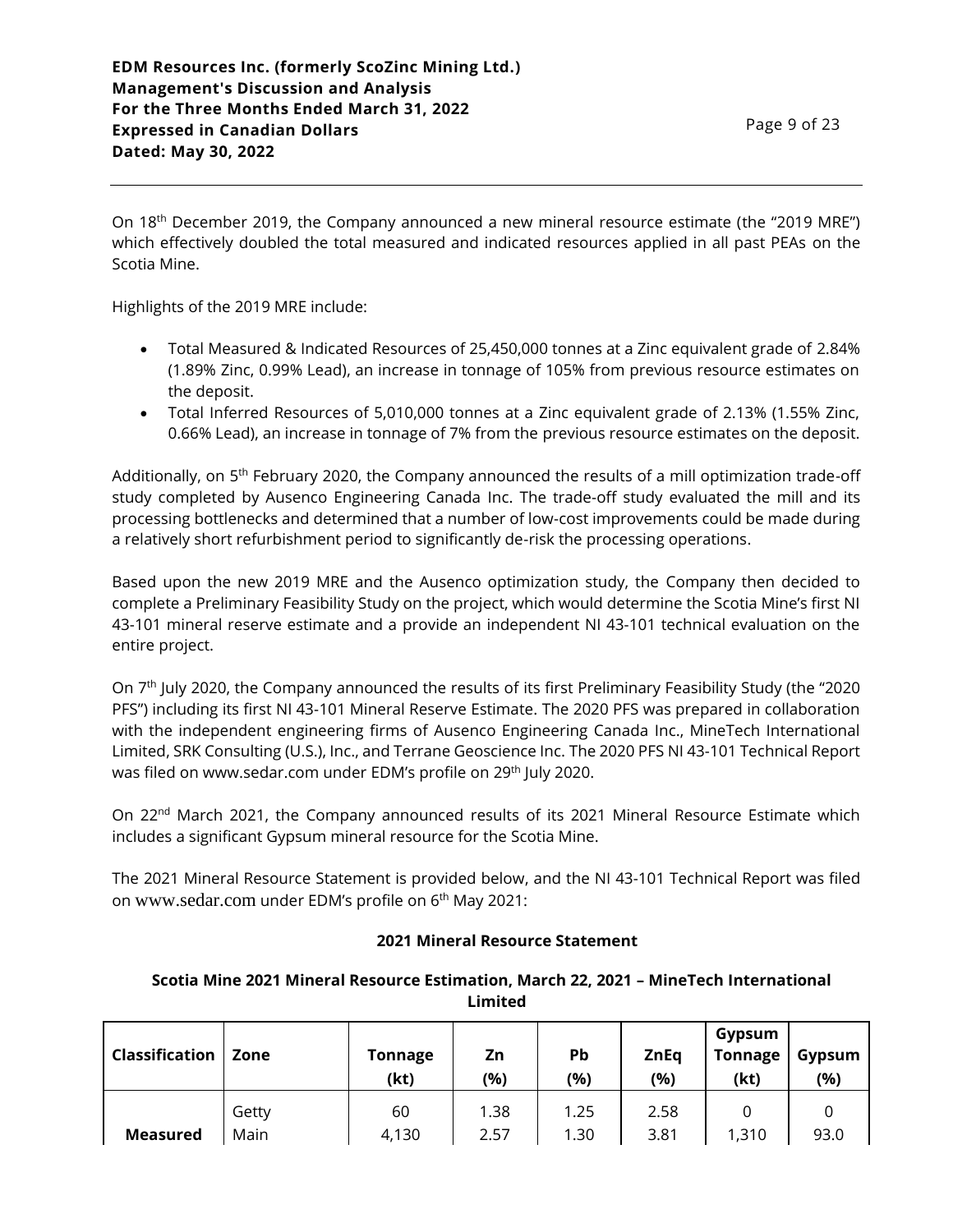| Page 10 of 23 |
|---------------|
|---------------|

|                      | North East   | 130    | 3.18 | 1.88 | 4.98 | 220      | 91.9     |
|----------------------|--------------|--------|------|------|------|----------|----------|
|                      | <b>Total</b> | 4,320  | 2.57 | 1.32 | 3.83 | 1,530    | 92.8     |
|                      | Getty        | 8,090  | 1.24 | 0.81 | 2.02 | $\Omega$ | $\Omega$ |
|                      | Getty South  | 840    | 1.58 | 0.25 | 1.82 | $\Omega$ | $\Omega$ |
| <b>Indicated</b>     | Main         | 9,870  | 1.92 | 1.01 | 2.89 | 2,500    | 92.7     |
|                      | North East   | 2,330  | 2.88 | 1.15 | 3.98 | 1,150    | 88.7     |
|                      | Total        | 21,130 | 1.75 | 0.92 | 2.64 | 3,650    | 91.4     |
|                      | Getty        | 8,150  | 1.24 | 0.82 | 2.03 | $\Omega$ | $\Omega$ |
| <b>Measured</b><br>& | Getty South  | 840    | 1.58 | 0.25 | 1.82 | $\Omega$ | $\Omega$ |
| <b>Indicated</b>     | Main         | 14,000 | 2.11 | 1.09 | 3.16 | 3,810    | 92.8     |
|                      | North East   | 2,460  | 2.89 | 1.19 | 4.04 | 1,370    | 89.2     |
|                      | Total        | 25,450 | 1.89 | 0.99 | 2.84 | 5,180    | 91.8     |
|                      | Getty        | 950    | 1.35 | 0.54 | 1.87 | $\Omega$ | $\Omega$ |
| <b>Inferred</b>      | Getty South  | 770    | 1.53 | 0.25 | 1.77 | $\Omega$ | $\Omega$ |
|                      | Main         | 2,980  | 1.49 | 0.79 | 2.25 | 250      | 92.2     |
|                      | North East   | 310    | 2.01 | 0.74 | 2.72 | 540      | 90.7     |
|                      | Total        | 5,010  | 1.50 | 0.66 | 2.13 | 790      | 91.2     |

Source: MineTech 2021

- *Mineral Resources are not Mineral Reserves and do not have demonstrated economic viability. There is no certainty that any part of the Mineral Resources estimated will be converted into Mineral Reserves;*
- *Determination of reasonable prospects of eventual economic extraction was based on assumed prices for Zinc of US\$1.35/lb, and for Lead of US\$1.14/lb, a Zinc recovery of 86% and a Lead recovery of 93%, mining and processing costs varying by zone, and pit slopes of 45 degrees in rock and 22 degrees in overburden;*
- *Near surface resources are reported based on a Zinc equivalent ("ZnEq") grade of 0.90% and a Gypsum grade of 80%. The ZnEq grade incorporates Zinc and Lead sales costs of US\$0.19/lb and US\$0.11/lb respectively, and a 2% royalty to the Government of Nova Scotia; and*
- *Numbers in the table have been rounded to reflect the accuracy of the estimate and may not sum due to rounding.*

On 16th November 2021, the Company announced the results of an updated Preliminary Feasibility Study (the "2021 PFS") including its first NI 43-101 Mineral Reserve Estimate on its gypsum mineral resources. The 2021 PFS was prepared by MineTech International Limited. The 2021 PFS NI 43-101 Technical Report was filed on www.sedar.com under EDM's profile on 30<sup>th</sup> December 2021.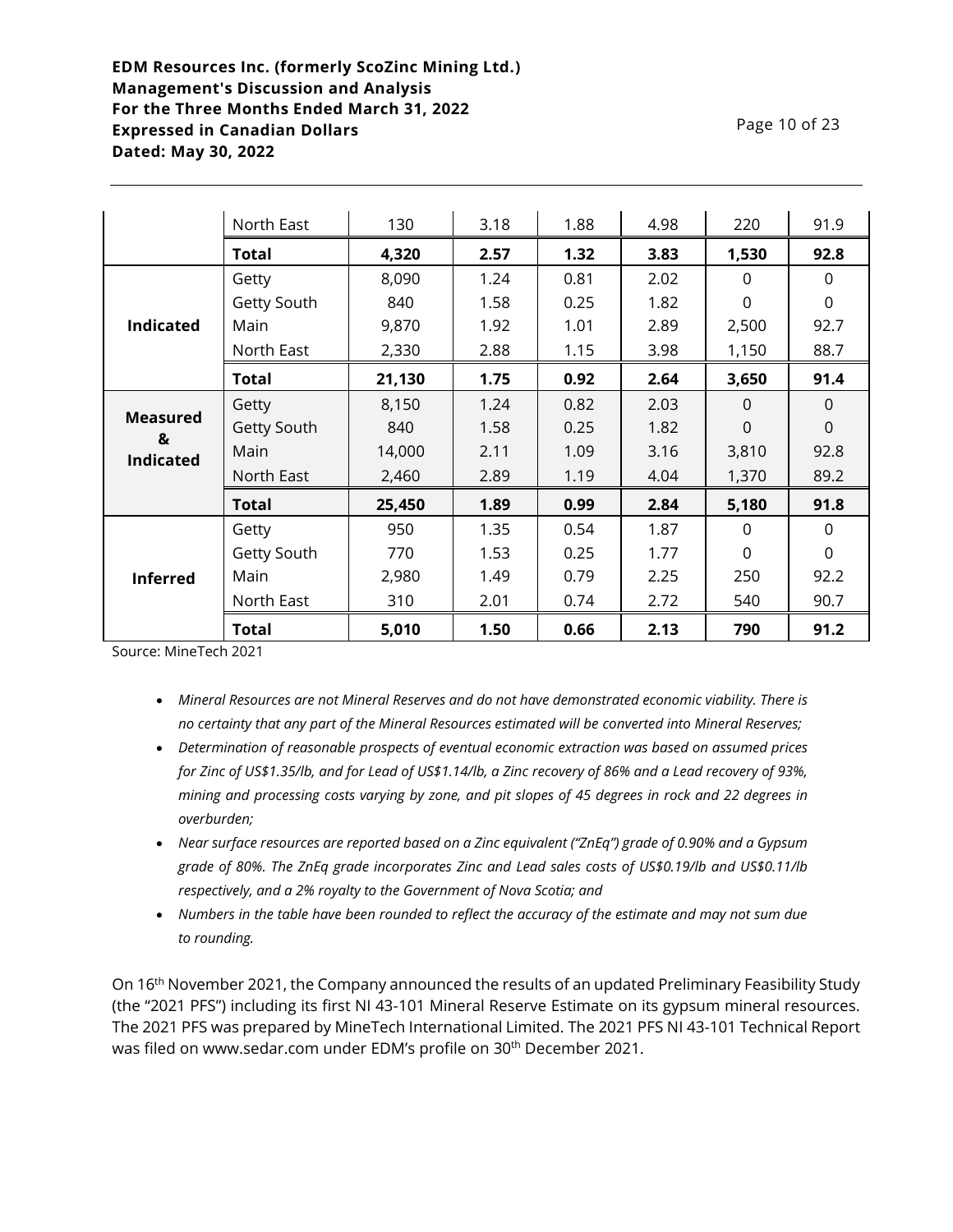# **SUMMARY OF QUARTERLY RESULTS**

The selected financial information is derived from the Company's consolidated financial statements prepared in accordance with International Financial Reporting Standards ("IFRS"). Amounts are expressed in thousands of Canadian dollars, except for loss per share, which is rounded to the nearest cent.

|                                 | <b>Mar 31</b><br>2022 | <b>Dec 31</b><br>2021 | Sep 30<br>2021 | <b>Jun 30</b><br>2021 | Mar 31<br>2021 | <b>Dec 31</b><br>2020 | Sep 30<br>2020 | <b>Jun 30</b><br>2020 |
|---------------------------------|-----------------------|-----------------------|----------------|-----------------------|----------------|-----------------------|----------------|-----------------------|
| Interest income<br>Loss for the | a                     | 16                    | 9              |                       | 9              | 10                    |                | a                     |
| period                          | (336)                 | (415)                 | (282)          | (372)                 | (284)          | (6, 459)              | (304)          | (380)                 |
| Loss per share                  | (0.02)                | (0.02)                | (0.02)         | (0.03)                | (0.02)         | (0.46)                | (0.04)         | (0.06)                |

# **RESULTS OF OPERATIONS**

## **Results of Operations for the Three Months Ended March 31, 2022, vs. Three Months ended March 31, 2021**

The Company reported a net loss of \$336,306 for the three months ended March 31, 2022, compared to a loss of \$313,564 incurred during the comparative three months ended March 31, 2021. (*see "Restatement" on page 11*).

Consulting expenses declined to \$62,000 for the three months ended March 31, 2022, from \$96,251 for the comparative three months ended March 31, 2021, primarily due to a change in a senior personnel's service agreement.

Salaries and benefits declined to \$105,968 during the three months ended March 31, 2022, from \$117,402 in the comparative three months ended March 31, 2021, driven primarily by normal fluctuations in staffing level.

Office and general declined marginally to \$20,488 for the three months ended March 31, 2022, from \$24,357 for the three months ended March 31, 2021, driven by a decline in insurance premiums, partially mitigated by an increase in utilities such as cell phone costs and on-site power charges. Computer information and technology declined, attributable to normal fluctuations in computer consumables. During the current period, the Company incurred a number of nominal repairs to the site whereas the prior period saw none.

Share-based payments expense of \$25,040 during the three months ended March 31, 2021, increased to \$77,646 expensed during the three months ended March 31, 2022, reflective of the graded vesting of grant of 470,000 options in Q4 2021 contrasted with 268,000 options granted in earlier quarters in the comparative period ended December 31, 2020. Share based payment expense is subject to graded recognition of the value of stock options and RSU's granted to during current and prior periods.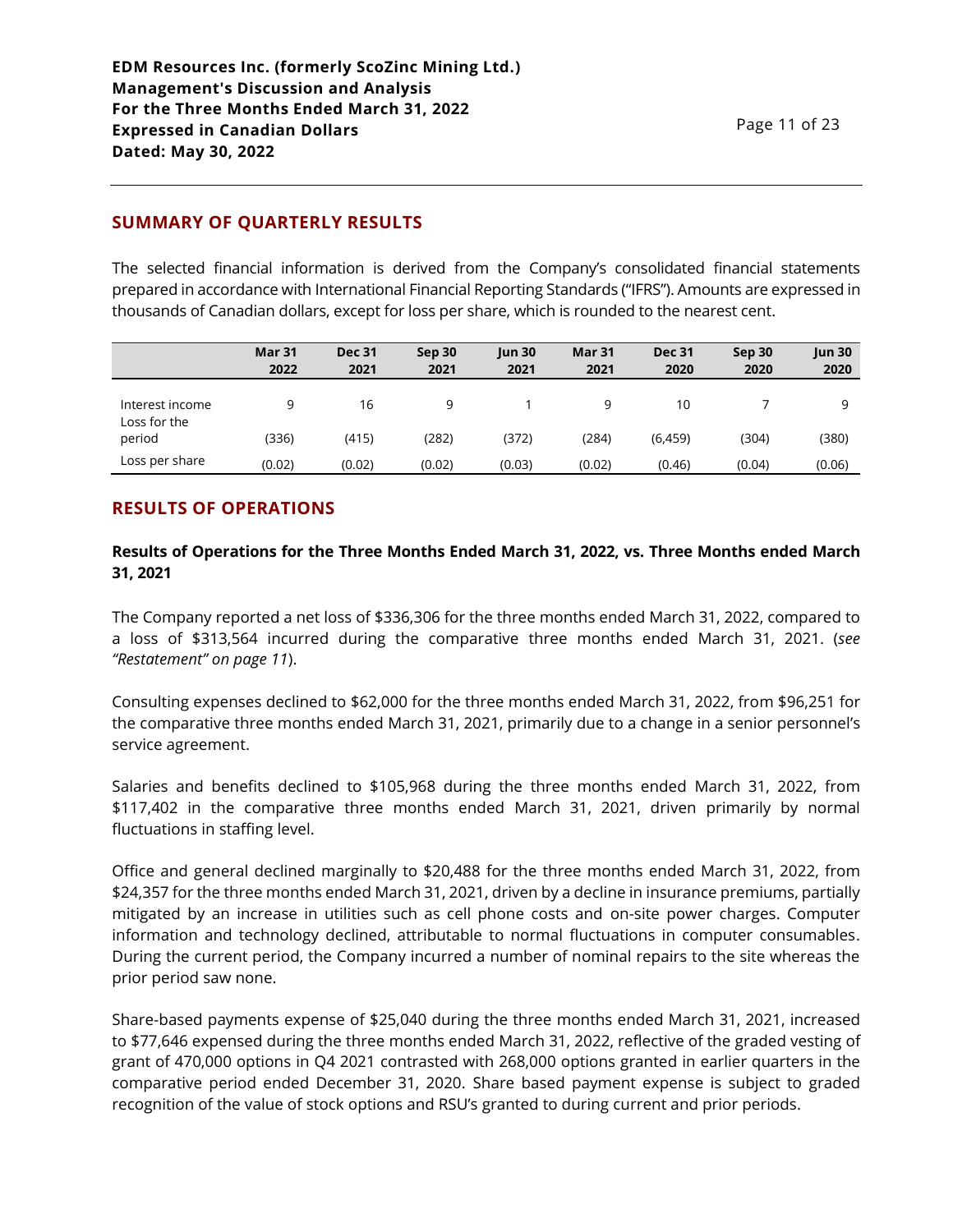Interest income remained static at \$8,917 in the current period from \$8,816 during the comparative period, related to nominal variance in interest earned on the Company's remediation and water bonds and changes in interest accruals therein.

During the three months ended March 31, 2022, the Company recognized \$8,056 in accretion of its decommissioning liability for its mine facility in Nova Scotia compared with \$29,869 in the comparative period. The Company has restated its comparative figures to increase the reclamation provision for this facility (*see "Restatement" on page 11*).

Legal and accounting fees increased from \$19,441 during the three months ended March 31, 2021, to \$56,916, primarily driven by extra billing rendered by the Company's auditors for the completion of the fiscal 2021 audit.

## **RESTATEMENT**

In conjunction with the preparation of the Company's consolidated financial statements for the year ended December 31, 2021, the Company identified an error in the decommissioning liability recorded in the previously issued financial statements. During the preparation of the Company's consolidated financial statements for the year ended December 31, 2021, it had become apparent that the costs associated with work to be performed in connection with the decommissioning liability had been understated and all information available to the Company had not been considered in the calculation of the decommissioning liability.

Accordingly, for the condensed interim consolidated financial statements for the period ended March 31, 2022, the Company has restated the comparative statements of loss and comprehensive loss for the three months ended March 31, 2021. The impact of this change detailed below:

#### Statements of of Loss and Comprehensive Loss

|                                                                         | As Previous ly<br><b>Stated</b> |                | <b>Adjustment</b> |                | <b>Restated</b> |                    |
|-------------------------------------------------------------------------|---------------------------------|----------------|-------------------|----------------|-----------------|--------------------|
| Three Months Ended March 31, 2021                                       |                                 |                |                   |                |                 |                    |
| Total expenses                                                          | S                               | $(292.511)$ \$ |                   |                | S               | (292, 511)         |
| Other Items<br>Interest income<br>Accretion of decomissioning liability |                                 | 8,816          |                   | ٠<br>(29, 869) |                 | 8,816<br>(29, 869) |
| Total other items                                                       |                                 | 8,816          |                   | (29, 869)      |                 | (21, 053)          |
| Loss and comprehensive loss                                             | S                               | (283, 695)     | S                 | 29,869         | 5               | (313, 564)         |
| Loss per share, basic and diluted                                       |                                 | \$0.02         |                   | \$0.00         |                 | \$0.02             |

Cash flows from operating, investing, and financing activities for the three months ended March 31, 2021 were not changed.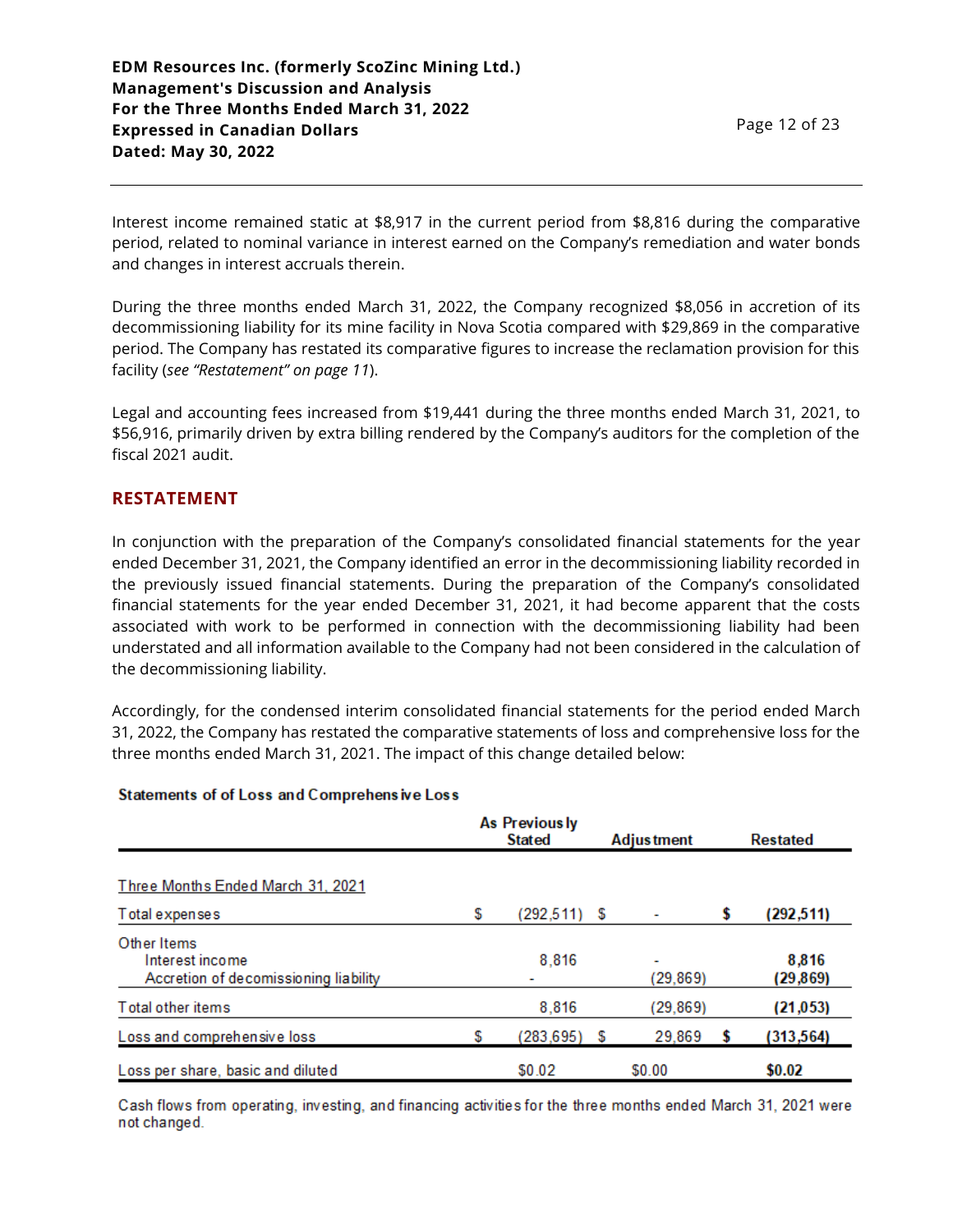# **LIQUIDITY AND CAPITAL RESOURCES**

The Company's significant assets consist of cash, property, plant and equipment, and exploration and evaluation assets associated with EDM's projects.

As at March 31, 2022, Company reported working capital of \$808,208 (December 31, 2021 – \$1,091,745). Working capital is defined as current assets minus current liabilities. Working capital calculations or changes are not measures of financial performance, nor do they have standardized meanings, under IFRS. Readers are cautioned that this calculation may differ among companies and analysts and therefore may not be directly comparable. Management believes that disclosure of the Company's working capital is of value to assess the available capital resources of the Company at a reporting period end.

The Company will require additional liquidity to execute its business plan. Additional liquidity will be required and is currently under negotiation. The timing and ability of the Company to meet future needs will depend on the liquidity of the financial markets as well as the acceptance of investors to finance resource-based junior companies. The ability of the Company to carry out its planned business objectives is dependent on its ability to raise adequate financing from lenders, shareholders and other investors and/or generate operating profitability and positive cash flow. There can be no assurances that the Company will continue to obtain the additional financial resources necessary and/or achieve profitability or positive cash flows. If the Company is unable to obtain adequate financing, the Company will be required to curtail operations, and development activities and there would be significant uncertainty whether the Company would continue as a going concern and realize its assets and settle its liabilities and commitments in the normal course of business.

These factors indicate the existence of material uncertainties that may cast significant doubt on the ability of the Company to continue as a going concern, as disclosed in Note 1 of the Company's consolidated financial statements.

On October 5, 2021, the Company closed a private placement issuing 1,969,697 common shares at \$0.66 per share by way of a non-brokered private placement for a total purchase price of \$1,300,000. Cash costs of issue were \$27,250.

In September 2021, 977,000 \$0.55 warrants were exercised, resulting in proceeds to the Company of \$537,350.

In February 2021, 333,333 warrants with an exercise price of \$0.50 were exercised, resulting in proceeds to the Company of \$166,667.

On 29th May 2020, the Company closed a third and final tranche of a non-brokered private placement of units of the Company ("Units"), with previous tranches having been closed on 22<sup>nd</sup> April 2020 and 22<sup>nd</sup> May 2020. The aggregate gross proceeds of the private placement were \$1,150,000 based on the issuance of 3,833,333 Units at a price of \$0.30 per Unit. Each Unit consists of one common share of the Company and a common share purchase warrant (a "Warrant"). Each full Warrant is exercisable into a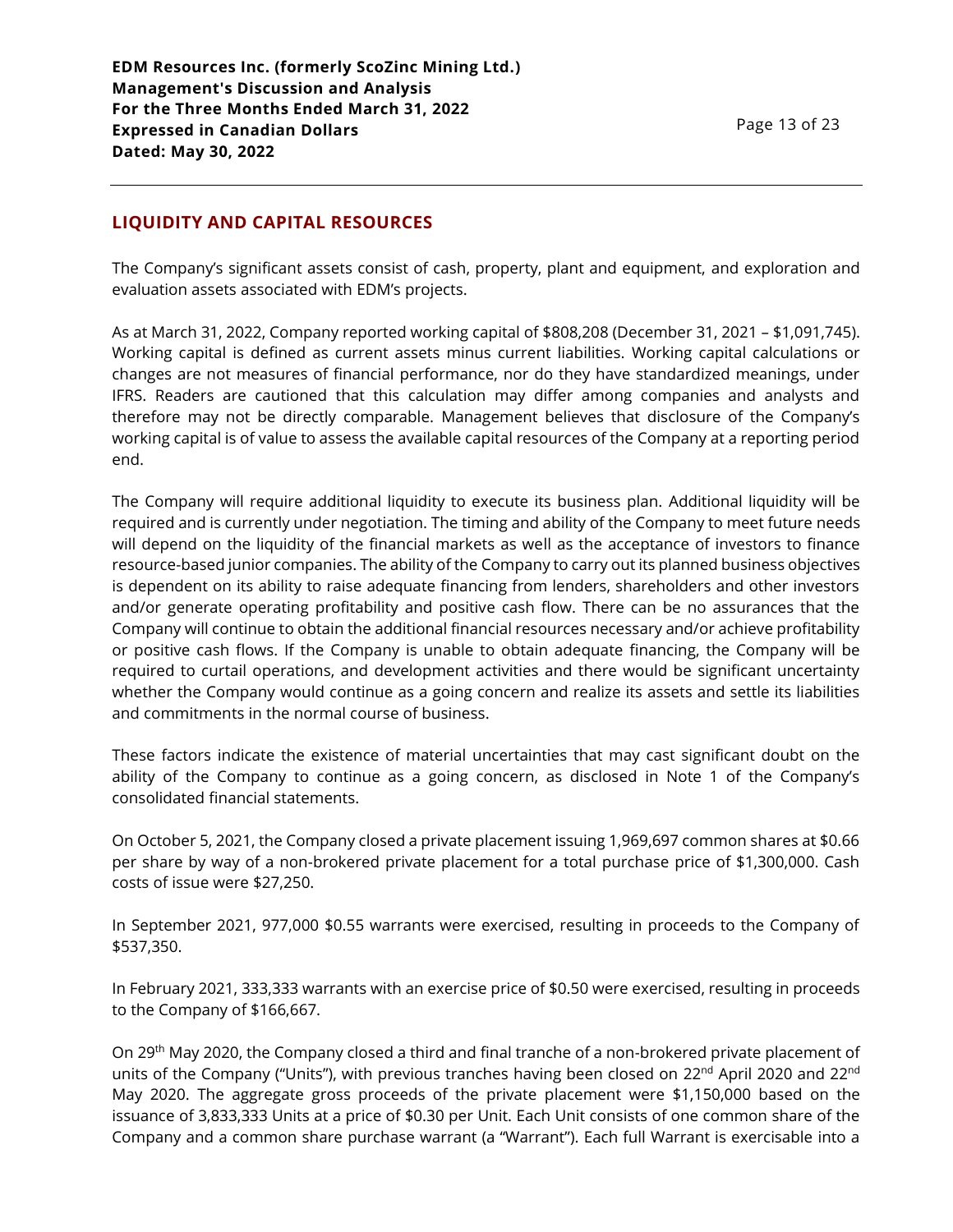common share at a price of \$0.50 per common share for a period of twenty-four months from the date of issue.

In connection with the private placement the Company paid cash finder's fees of \$18,759 and issued 62,531 compensation warrants as share issue costs, with each compensation warrant having the same terms as the Warrants issued as part of a Unit.

Directors, officers and other insiders of the Company subscribed 1,256,620 Units, for gross proceeds of \$376,986.

In May 2020, the Company benefitted from a \$40,000 Government of Canada Covid-19 "Canada Emergency Business Account" loan, administered by the Royal Bank of Canada. In January 2021, this loan was increased by \$20,000, or \$60,000 in aggregate. The proceeds of the loan are interest free until December 31, 2022, with a 25% balance forgiveness if repaid by that date. After December 31, 2022, the outstanding balance will accrue interest at 5% per annum and is due in full by December 31, 2025.

From time to time, the Company sells surplus or scrap equipment. During the year ended December 31, 2020, the Company realized \$186,802 in net proceeds of equipment sales.

As of the date of this document, the Company's financial instruments consist of cash, amounts receivable, cash held for reclamation, accounts payable and accrued liabilities, a loan payable and amounts due to related parties.

## **RISK FACTORS**

The operations of the Company may require licenses and permits from various local, provincial, and federal governmental authorities. There can be no assurance that the Company will be able to obtain all necessary licenses and permits that may be required to carry out mineral exploration, development, or mining operations at its project.

Even if the Company's exploration and development programs are successful, factors beyond the control of the Company may affect the marketability of any minerals discovered. The prices of mineral have historically fluctuated widely and are affected by numerous factors beyond the Company's control, including international, economic and political trends, geopolitical conflicts, expectations for inflation, currency exchange fluctuations, interest rates, global or regional consumption patterns, speculative activities, and worldwide production levels. The effect of these factors cannot accurately be predicted.

### **Risk Management Framework**

The Board of Directors has overall responsibility for the establishment and oversight of the Company's risk management framework and while retaining ultimate responsibility for them, it has delegated the authority for designing policies and systems that ensure the effective execution of the objectives and policies to the Company's finance function.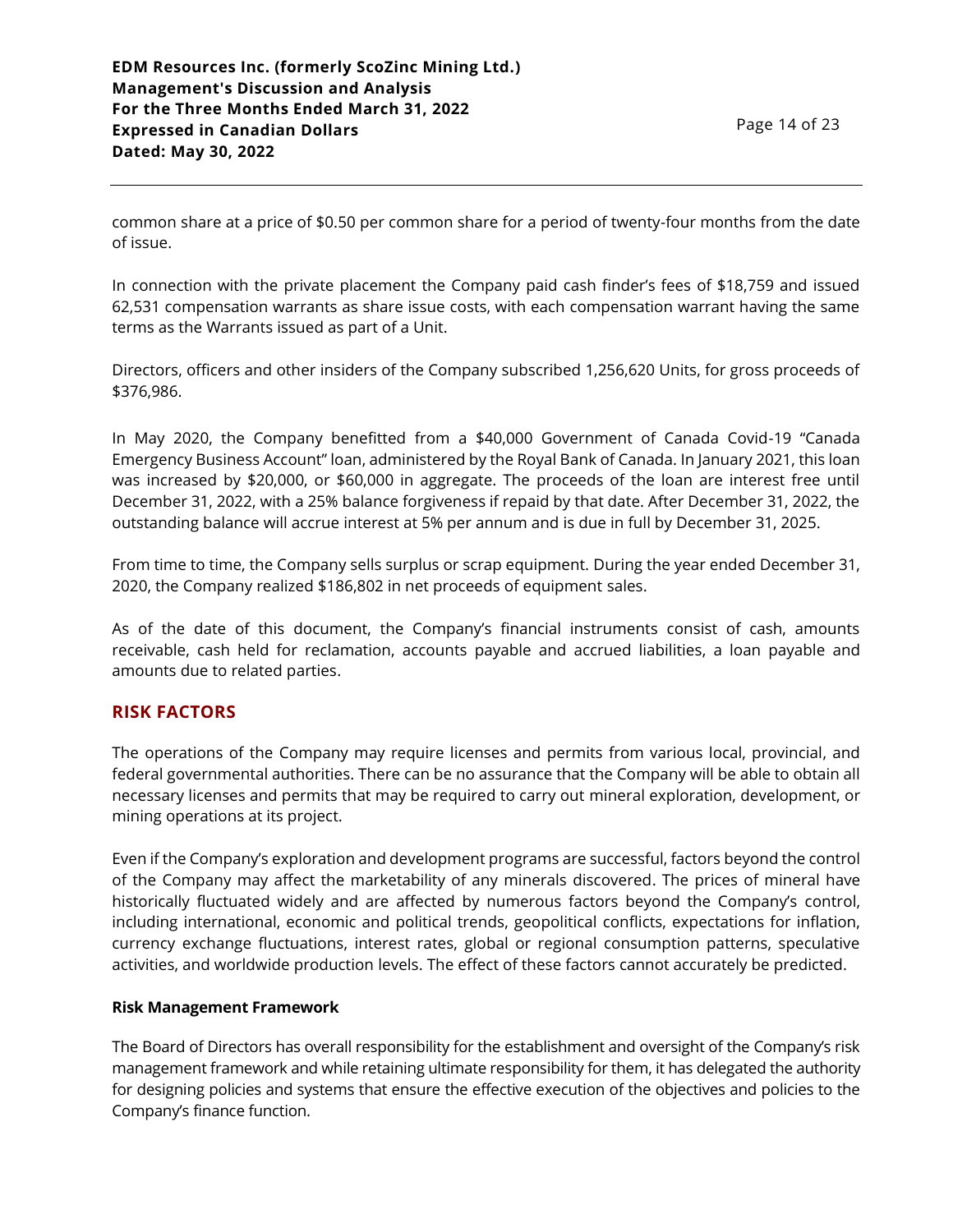#### (a) Market Risk

Market risk is the risk that changes in market prices will affect the fair value of future cash flows of a financial instrument. Market prices are comprised of three types of risk for the Company: currency risk, interest rate risk, and commodity price risk.

#### Currency Risk

Currency risk is the risk that fluctuation in exchange rates between the Canadian dollar or other foreign currencies will affect the Company's financial results. The Company's operations and financing activities are conducted primarily in Canadian dollars and as a result, it is not currently exposed to significant foreign currency risk. However, the Company may be exposed to currency risk in the future as the prices for the metals produced by the Company's Scotia Mine, which is currently in care-and-maintenance, are sold throughout the world based principally upon the United States dollar price. The appreciation of the Canadian dollar against the United States dollar may reduce the Company's future revenues relative to the costs at the Company's operations, making such operations less profitable. As a result, currency fluctuations may affect its future operations, operating results, and cash flows when the Scotia Mine is restarted.

#### Interest Rate Risk

Interest rate risk is the risk that the fair value of future cash flows of a financial instrument will fluctuate because of changes in the market interest rates. The Company is exposed to interest risk arising primarily from its cash held mainly in short-term interest-bearing accounts with Canadian chartered banks. The impact of a change in interest rates is not significant.

#### Commodity Price Risk

The success of the Company's Scotia Mine and its other prospects will be primarily dependent on the future price of zinc and lead. Metal prices have historically been subject to significant price fluctuation. No assurance may be given that metal prices will remain stable and significant reductions or volatility in metal prices may have an adverse effect on the Company's business, including the economic attractiveness of the Company's projects, the Company's ability to obtain financing and the amount of the Company's revenue or profit or loss. Significant price fluctuations over short periods of time may be generated by numerous factors beyond the control of the Company, including domestic and international economic and political trends, expectations of inflation, currency exchange fluctuations, interest rates, global or regional consumption patterns, speculative activities, and increases or decreases in production due to improved mining and production methods. The Company does not currently have an operating mine and does not have any derivative commodity contracts or other commodity-based risks in respect of operations.

#### (b) Credit Risk

Credit risk is the risk of an unexpected loss if a third party to a financial instrument fails to meet its contractual obligations. To minimize credit risk, cash is deposited in a Canadian chartered bank and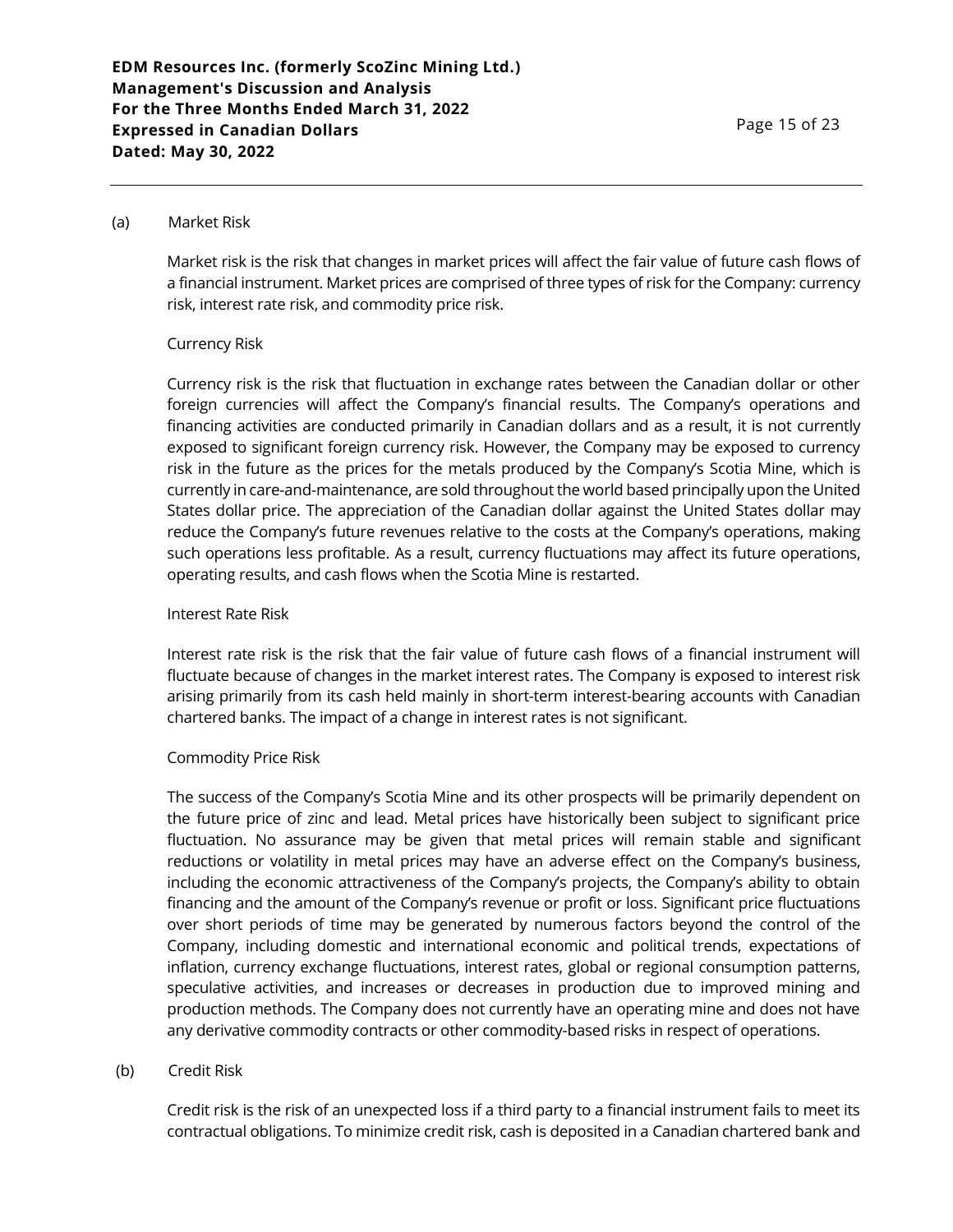may be redeemed on demand and cash held for reclamation is held by government authorities where credit risk is minimal. Amounts receivable primarily consists of GST/HST refunds amounting to \$40,149 from the Canadian government. The Company monitors the collectability of its amounts receivable and has not had difficulty collecting amounts receivable. Consequently, management considers credit risk to be minimal.

(c) Liquidity Risk

Liquidity risk is the risk that the Company will encounter difficulty in meeting the obligations associated with its financial liabilities that are settled by delivering cash or another financial asset. The Company's approach to managing liquidity is to ensure, as far as possible, that it will always have sufficient liquidity to meet its liabilities when due, under both normal and stressed conditions, without incurring unacceptable losses. The Company reviews its expenditure budgets against actual expenditures routinely to ensure there is sufficient working capital to discharge all financial obligations.

## **OFF BALANCE SHEET ARRANGEMENTS**

The Company has no off-balance sheet arrangements as of the date of this document.

### **CONTINGENCY**

Due to the worldwide COVID-19 outbreak, material uncertainties may come into existence that could influence management's going concern assumption. Management cannot accurately predict the future impact COVID-19 may have on:

- Global metal prices;
- The severity and the length of potential measures taken by governments to manage the spread of the virus and their effect on labour availability and supply lines;
- Availability of essential supplies;
- Purchasing power of the Canadian dollar; and
- Ability to obtain funding.

At the date of this document, the Canadian government has not introduced measures which impede the activities of the Company. Management believes the business will continue and accordingly, the current situation bears no impact on management's going concern assumption. However, it is not possible to reliably estimate the length and severity of these developments and the impact on the financial results and condition of the Company in future periods.

The outbreak of the novel strain of coronavirus, specifically identified as "COVID-19", has resulted in governments worldwide enacting emergency measures to combat the spread of the virus. These measures, which include the implementation of travel bans, self-imposed quarantine periods and social distancing, have caused material disruption to businesses globally resulting in an economic slowdown. Global equity markets have experienced significant volatility and weakness, with some of them rebounding in a material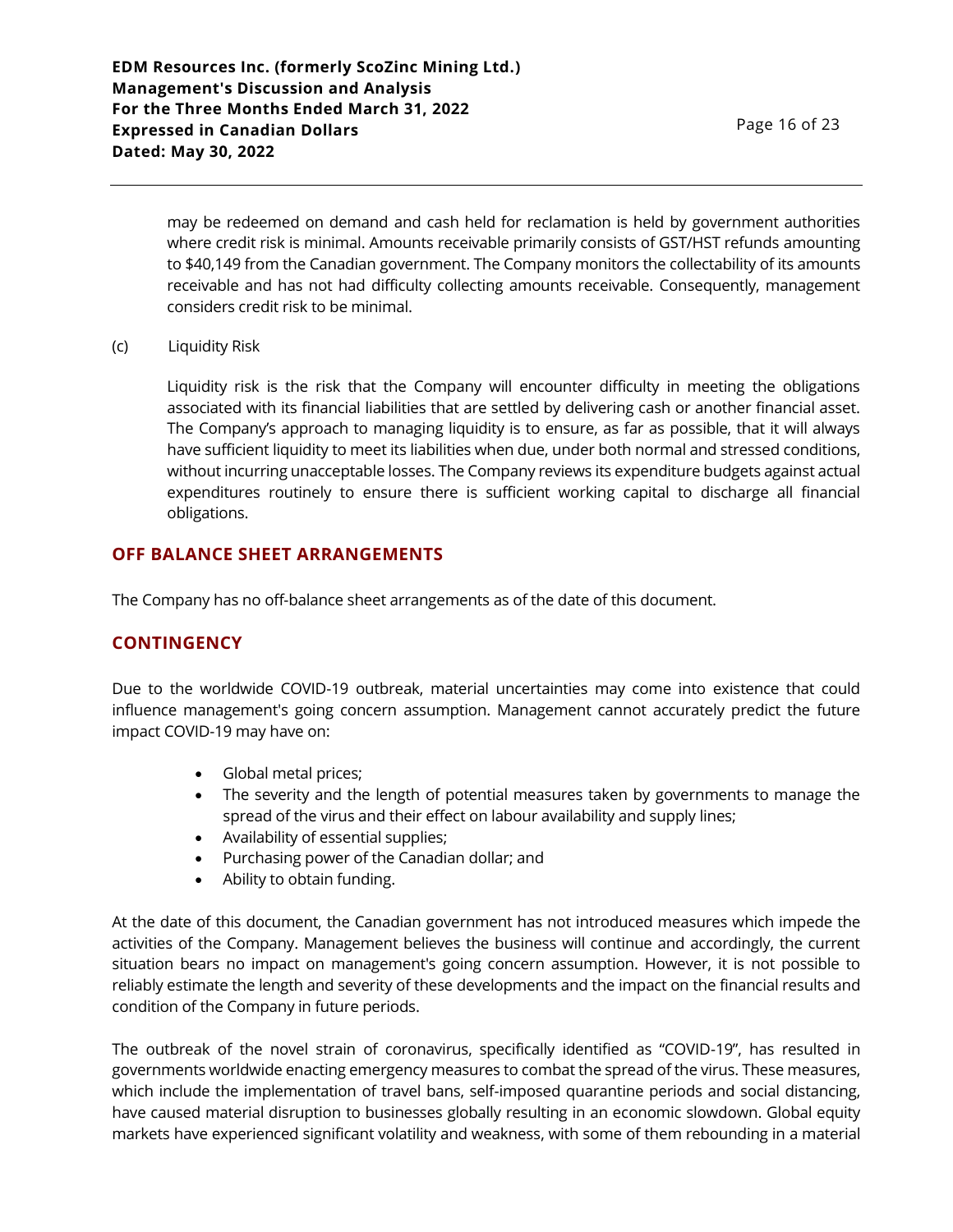way since the lows of March 2020. Governments and central banks have reacted with significant monetary and fiscal interventions designed to stabilize economic conditions. The duration and impact of the COVID-19 outbreak is unknown at this time, as is the efficacy of the government and central bank interventions. It is not possible to reliably estimate the length and severity of these developments and the impact on the financial results and condition of the Company and its operating subsidiaries in future periods, however the impact of the pandemic could impact the Company's ability to obtain financing to fund our planned activities. To date, the outbreak has had no significant impact on operations.

## **DECOMMISSIONING LIABILITY**

The Company has estimated that the present value of future rehabilitation costs required to remediate the Scotia Mine facility based on its current state.

Although the ultimate amount of the rehabilitation liability is uncertain, the best estimate of these obligations is based on information currently available. Current significant closure and rehabilitation activities include dismantling and removing facilities, equipment removal and remediation of the mine site.

The total amount of estimated undiscounted cash flow required to settle the Company's estimated obligation as at March 31, 2022, was \$6,903,002 (December 31, 2021 – \$6,903,002). The calculation of present value of estimated future cash flows assumed a discount rate of 1.27% (2021 – 1.27%) and an inflation rate of 4.8% (2021 – 4.8%). Rehabilitation costs are estimated to be settled at various dates between 2029 and 2032.

The Company is required to make reclamation deposits in respect of its expected rehabilitation obligations as set out below.

The Company has agreed with the Province of Nova Scotia (Department of Natural Resources) to remediate the Scotia Mine facility to an agreed status at the end of the mining operations at the site; as a result the Company is required to make reclamation deposits in respect of this obligation. As at March 22, 2022, a \$2,948,581 (December 31, 2021 – \$2,940,195) cash bond, including accrued interest, is posted with the Province of Nova Scotia.

In addition, the Company has a reclamation bond with the Nova Scotia Department of Environment for \$194,088 (December 31, 2021 – \$193,557), including accrued interest, which is required to address the potential replacement of domestic water supplies that could potentially be downgraded by mining operations.

In fiscal 2021, the Nova Scotia Business Inc. ("NSBI") held a reclamation bond in the amount of \$100,000 in relation to the land which the Company leases from the organization in Sheet Harbour. The Company terminated its lease during the year ended December 31, 2020, and during the year ended December 31, 2021, \$109,915 in site remediation costs were incurred in addition to the amount of the bond for a total of \$209,915. During the year ended December 31, 2021, NSBI withheld the bond, pending determination of additional remediation costs which may be assessed to the Company, if any. As at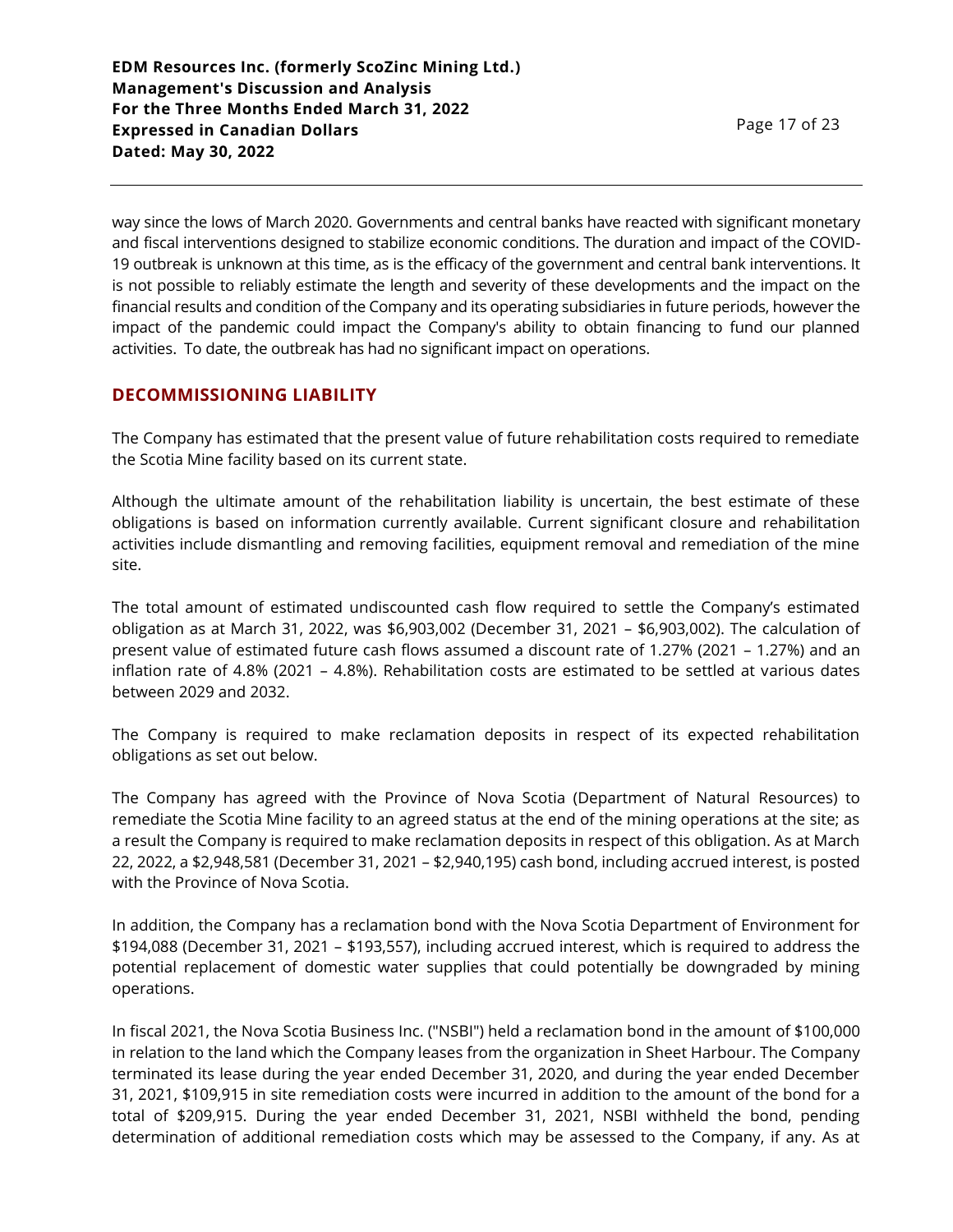December 31, 2021, and March 31, 2022, the Company continues to dispute the withholding of the bond. It is the Company's position that it has met if not exceeded its obligation.

# **SHARE CAPITAL**

As at the date of this MD&A, the Company had the following securities issued and outstanding:

| Common Shares        | 19,902,259 |                                                  |
|----------------------|------------|--------------------------------------------------|
| <b>Stock Options</b> | 1,277,000  | Exercisable at a price between \$0.45 and \$1.11 |
| Warrants             |            | Nil                                              |

In addition to the above, 124,484 restricted stock units ("RSUs"), vesting between 20<sup>th</sup> August 2022, and 5 th November 2022, and are outstanding as of the date of this document**.**

# **DISCLOSURE CONTROLS AND PROCEDURES**

Management has established processes, which are in place to provide them sufficient knowledge to support management representations that they have exercised reasonable diligence that:

- (i) the consolidated financial statements do not contain any untrue statement of material fact or omit to state a material fact required to be stated or that is necessary to make a statement not misleading in light of the circumstances under which it is made, as of the date of and for the periods presented by the consolidated financial statements; and
- (ii) the consolidated financial statements fairly present in all material respects the financial condition, results of operations and cash flows of the Company, as of the date of and for the periods presented by the consolidated financial statements.

In contrast to the certificate required under National Instrument 52-109 Certification of Disclosure in Issuers' Annual and Interim Filings ("NI 52-109"), the Company utilizes the Venture Issuer Basic Certificate which does not include representations relating to the establishment and maintenance of disclosure controls and procedures ("DC&P") and internal controls over financial reporting ("ICFR"), as defined in NI 52-109. In particular, the certifying officers filing the Certificate are not making any representations relating to the establishment and maintenance of:

- (i) controls and other procedures designed to provide reasonable assurance that information required to be disclosed by the issuer in its annual filings, interim filings or other reports filed or submitted under securities legislation is recorded, processed, summarized and reported within the time periods specified in securities legislation; and
- (ii) a process to provide reasonable assurance regarding the reliability of financial reporting and the preparation of financial statements for external purposes in accordance with the issuer's GAAP.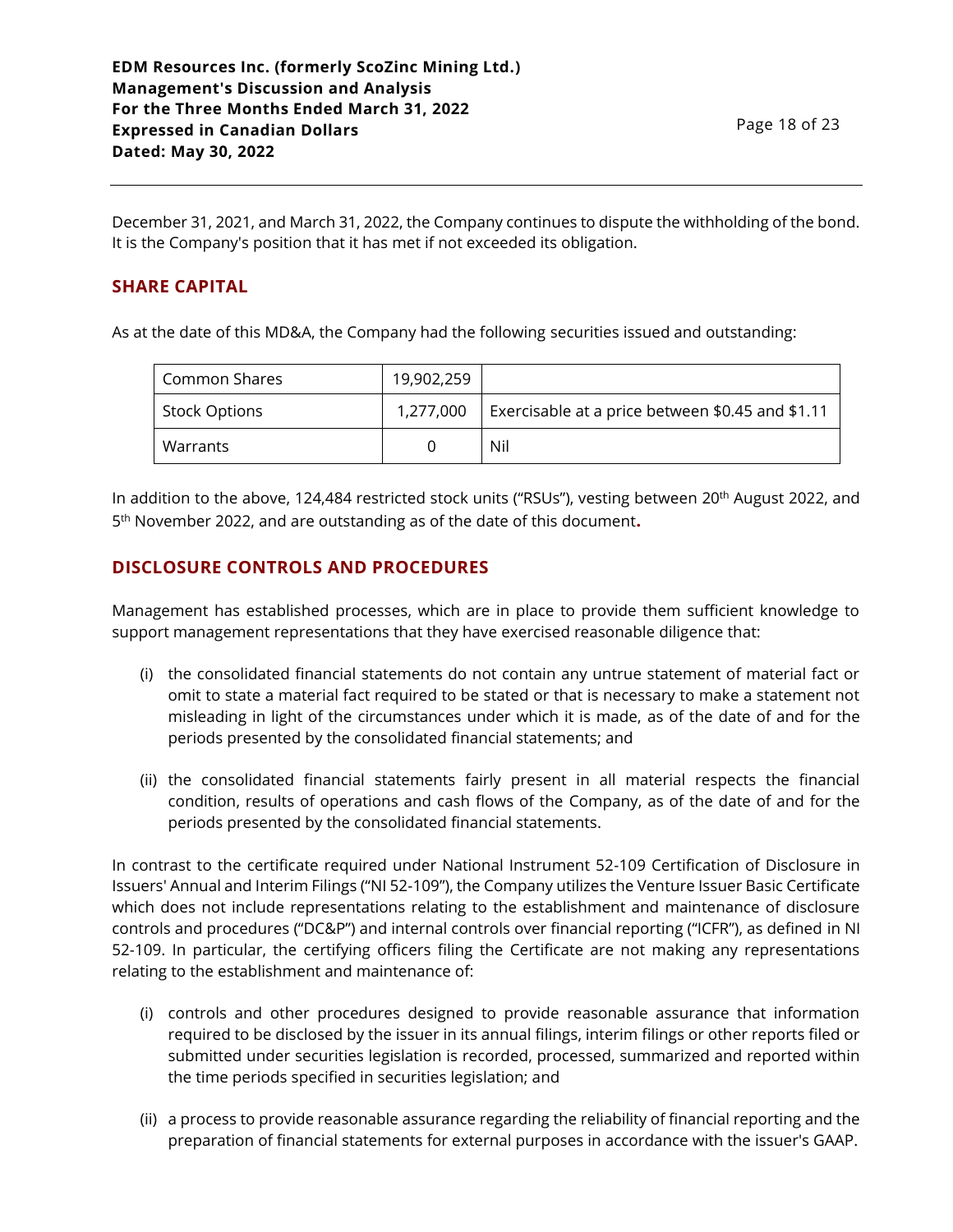The Company's certifying officers are responsible for ensuring that processes are in place to provide them with sufficient knowledge to support the representations they are making in this certificate.

Investors should be aware that inherent limitations on the ability of certifying officers of a venture issuer to design and implement on a cost effective basis DC&P and ICFR as defined in NI 52-109 may result in additional risks to the quality, reliability, transparency and timeliness of interim and annual filings and other reports provided under securities legislation.

## **MANAGEMENT'S RESPONSIBILITY FOR FINANCIAL INFORMATION**

The Company's consolidated financial statements are the responsibility of the Company's management and have been approved by the Board of Directors. The consolidated financial statements were prepared by the Company's management in accordance with International Financial Reporting Standards. The consolidated financial statements include certain amounts based on the use of estimates and assumptions. Management has established these amounts in a reasonable manner, in order to ensure that the consolidated financial statements are presented fairly in all material respects.

## **CURRENT GLOBAL FINANCIAL CONDITIONS AND TRENDS**

Securities of mining and mineral exploration companies, including the common shares of the Company, have experienced substantial volatility in the past, often based on factors unrelated to the financial performance or prospects of the companies involved. These factors include macroeconomic developments in Canada and globally, and market perceptions of the attractiveness of particular industries. The price of the securities of the Company is also significantly affected by short-term changes in commodity prices, base metal prices or other mineral prices, currency exchange fluctuation and the political environment in the countries in which the Company does business. As of March 31, 2022, the global economy continues to be in a period of significant volatility, in large part due to Asian, European, and American economic concerns, heightened inflation and correction in the equity markets and the Global pandemic that have impacted global economic growth, although the zinc market continues to be volatile, the favourable movement in the Canadian dollar relative to the US dollar has served to mitigate the volatility for domestic projects.

### **POTENTIAL DILUTION**

The issue of common shares of the Company upon the exercise of stock options and/or the warrants will dilute the ownership interest of the Company's current shareholders. The Company may also issue additional options and warrants or additional common shares from time to time in the future. If it does so, the ownership interest of the Company's then current shareholders could also be diluted.

# **DEPENDENCE ON KEY PERSONNEL**

The Company's business and operations are dependent on retaining the services of a small number of key personnel. The success of the Company is, and will continue to be, to a significant extent, dependent on the expertise and experience of these people. The loss of one or more of these key people could have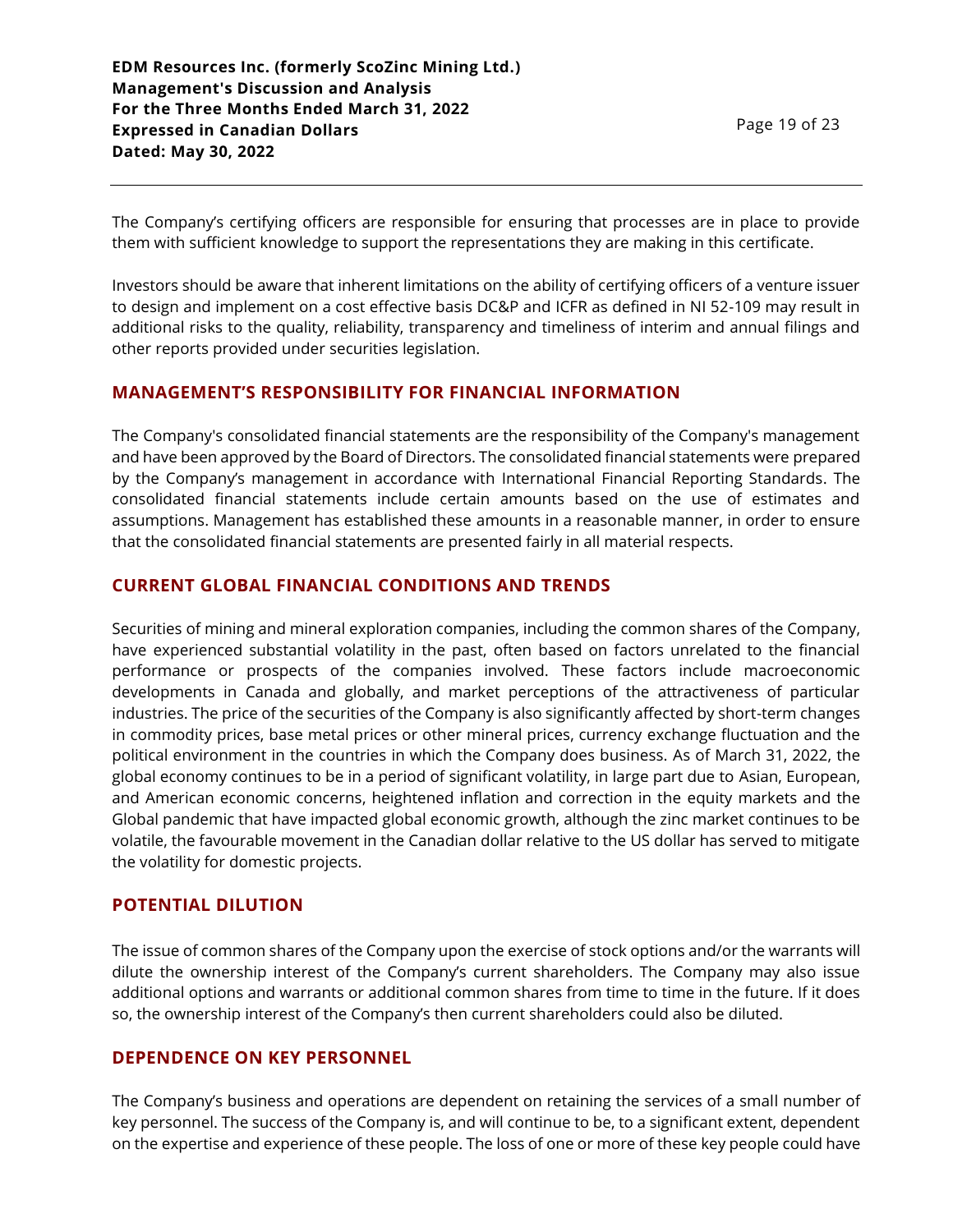a materially adverse effect on the Company. The Company does not maintain insurance on any of its key people.

# **TRANSACTIONS WITH RELATED PARTIES**

All transactions with related parties have occurred in the normal course of operations and are measured at the exchange amount, which is the amount of consideration established and agreed to by the related parties. Except as noted, amounts with related parties are non-interest bearing, unsecured, payable on demand and have arisen from the provision of services and expense reimbursements described.

#### **Key Management Personnel Compensation**

| <b>Current Board of Directors, Officers</b><br>and Key Management Personnel | <b>Three Months</b><br><b>Ended</b><br><b>March 31, 2022</b> | <b>Three Months</b><br><b>Ended</b><br>March 31, 2021 |
|-----------------------------------------------------------------------------|--------------------------------------------------------------|-------------------------------------------------------|
| Victor Lazarovici - Director                                                | nil                                                          | nil                                                   |
| Christopher Hopkins - Director                                              | nil                                                          | \$5,000                                               |
| Michael Surratt - Director                                                  | nil                                                          | nil                                                   |
| Mark Haywood - Director                                                     | nil                                                          | nil                                                   |
| Mark Billings - Director                                                    | nil                                                          | nil                                                   |
| Ashwath Mehra - Director                                                    | nil                                                          | \$nil                                                 |
| Mark Haywood - Chief Executive Officer                                      | \$50,000                                                     | \$50,001                                              |
| Robert Suttie - Chief Financial Officer                                     | \$7,500                                                      | \$7,500                                               |
| Simion Candrea - VP, Investor Relations                                     | \$12,000                                                     | \$43,250                                              |
| Share-based Compensation                                                    | \$54,220                                                     | \$12,329                                              |
| <b>Totals</b>                                                               | \$123,720                                                    | \$118,080                                             |

Management and key personnel compensation is as follows:

During the three months ended March 31, 2022, the Company incurred \$7,500, (three months ended March 31, 2021 – \$7,500) in services from Marrelli Support Services Inc. ("Marrelli Support") for Robert D.B. Suttie, President of Marrelli Support, to act as Chief Financial Officer ("CFO") of the Company.

As at December 31, 2021, amounts due to related parties totaled \$45,924 (December 31, 2021 – \$63,636) pertaining to amounts payable for key management remuneration, director's fees, support services from Marrelli Support, and reimbursement of expenses paid on behalf of the Company.

The above noted transactions are in the normal course of business and are measured at the exchange amount, as agreed to by the parties, and approved by the Board of Directors in strict adherence to conflict of interest laws and regulations.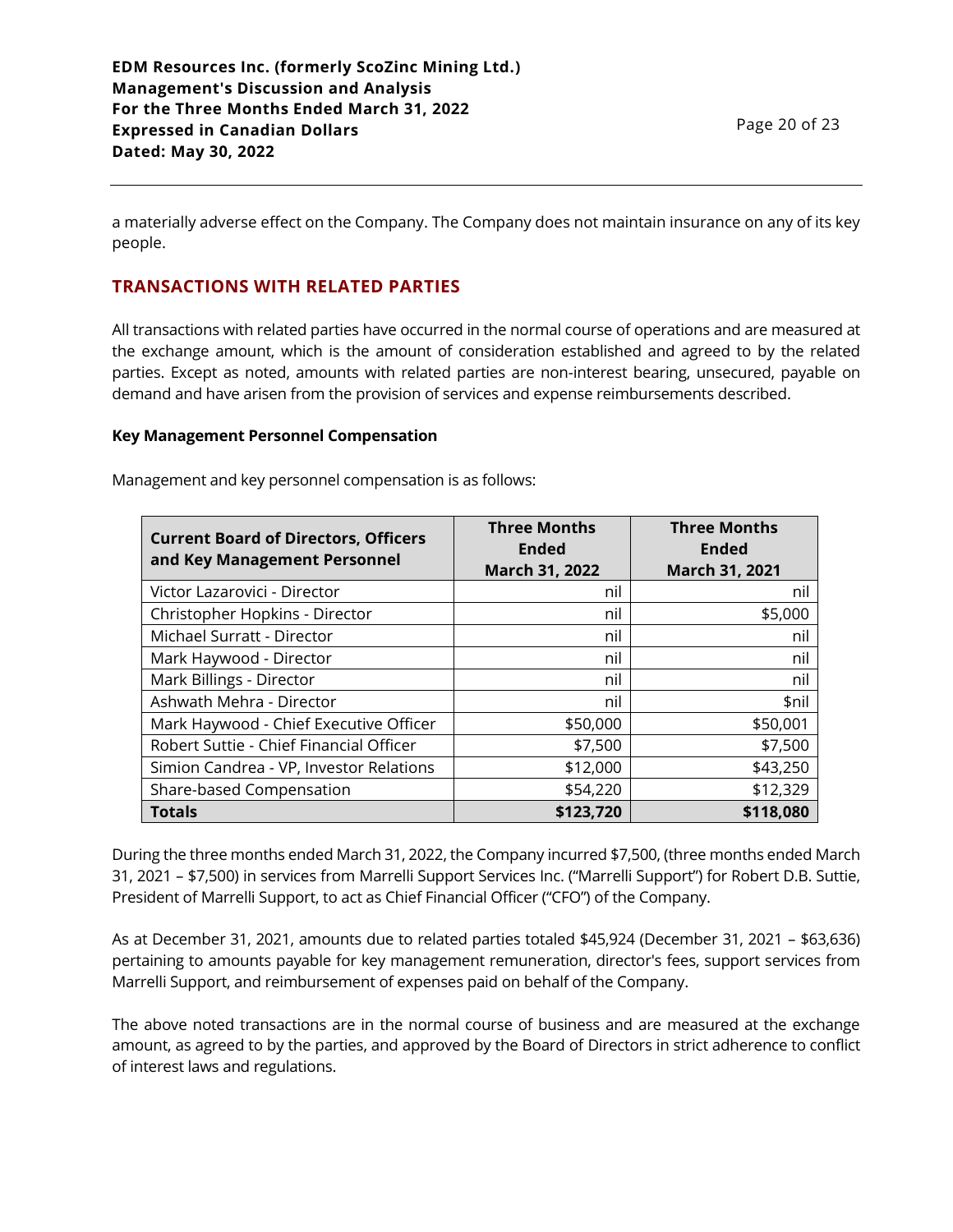## **PROPOSED TRANSACTIONS**

Other than the financing and offtake agreements currently being negotiated, there are no proposed other transactions as of the date of this document

## **EVENTS OCCURING AFTER THE REPORTING DATE**

There are no reportable events occurring after the reporting date which have not been disclosed herein.

## **CRITICAL ACCOUNTING POLICIES AND ESTIMATES**

Financial statements in conformity with IFRS require management to make estimates and assumptions that affect the reported amounts of assets and liabilities and disclosures of contingent assets and liabilities at the date of the financial statements, and the reported amounts of expenses during the reporting period. Actual results may differ from those estimates. A full description of the Company's significant accounting policies may be found in Note 3 of the Company's December 31, 2021, audited consolidated financial statements. A summary of the Company's critical accounting estimates is set out below.

#### *Exploration and Evaluation Assets and Property, Plant and Equipment*

The Company reviews capitalized costs on its property interests on a periodic, or annual, basis and will determine whether any persuasive evidence exists that indicates impairment. In assessing impairment of exploration and evaluation properties, and associated property, plant and equipment, management makes certain assumptions about whether the capitalized costs are unlikely to be recovered in full from successful development or by sale.

#### *Decommissioning Liability*

The Company conducts its operations in compliance with applicable laws and regulations governing protection of the environment. Reclamation and remediation obligations arise throughout the life of the Scotia Mine. The Company estimates future reclamation costs based on the level of current activity and estimates of costs required to fulfill its future obligations.

#### *Share-based payments and Warrant Values*

The Company utilizes the Black-Scholes Option Pricing Model ("Black-Scholes") to estimate the fair value of stock options granted to directors, officers and employees and to estimate the fair value of warrants issued in connection with private placements. The use of Black-Scholes requires management to make various estimates and assumptions that impact the value assigned to the stock options including the forecast future volatility of the stock price, the risk-free interest rate, dividend yield and the expected life of the stock options. Any changes in these assumptions could have a material impact on the share-based payment calculation value.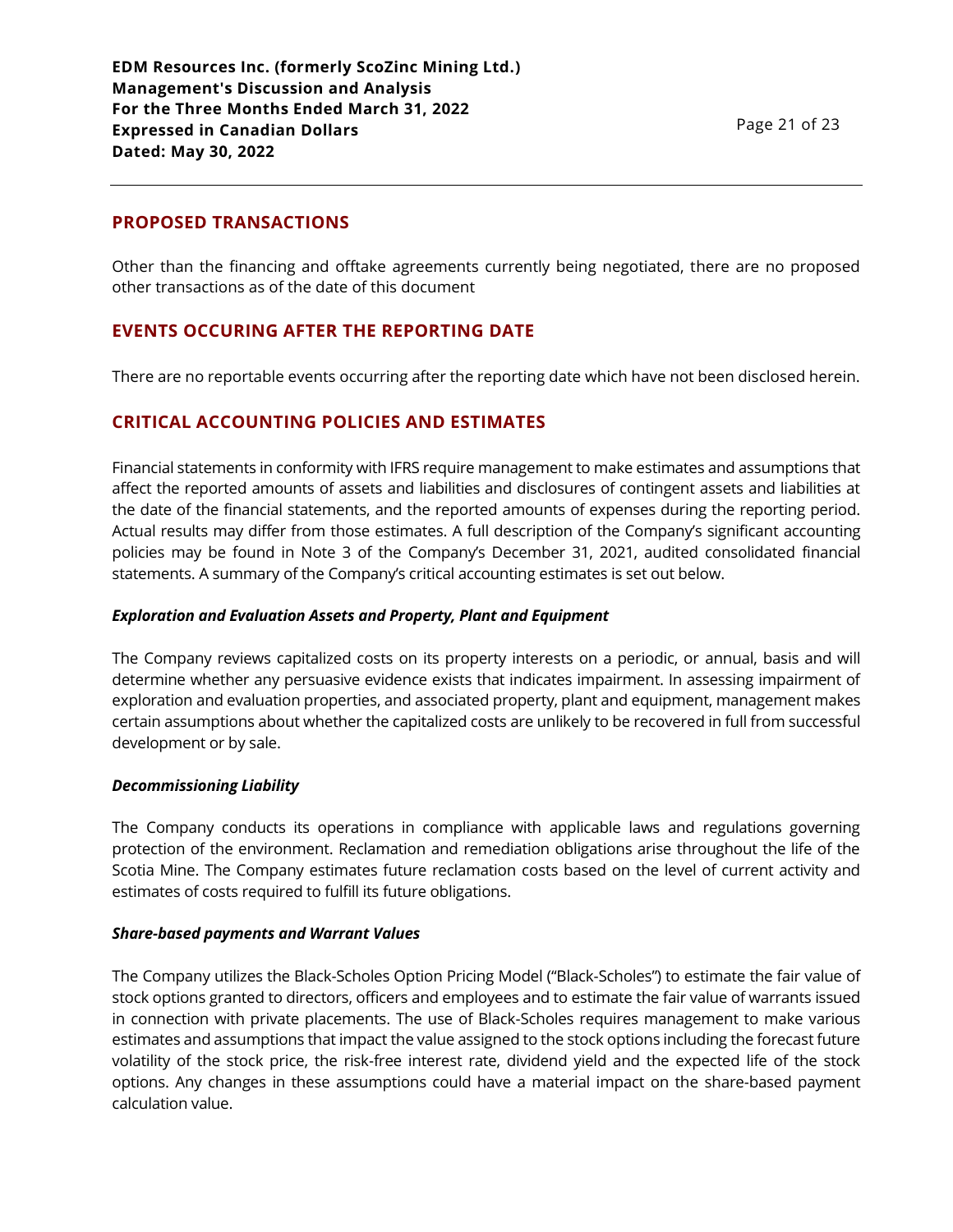## **FINANCIAL AND OTHER INSTRUMENTS**

The carrying values of cash, amounts receivable, cash held for reclamation, accounts payable and accrued liabilities, and amounts due to related parties approximate their fair value due to the short-term nature of these instruments, or in the case of reclamation deposits, the rate of interest being applied on the funds deposited.

Other than those described above, the Company does not own, hold or have any material interest in, or liability associated with, any other financial instrument. For a full description of the Company's financial instruments, and policies utilized therein, please refer to Note 18 of the Company's December 31, 2020, audited consolidated financial statements.

## **DISCLOSURE FOR VENTURE ISSUERS WITHOUT SIGNIFICANT REVENUE**

Office and General expenses\* for the three months ended March 31, 2022 and 2021 are comprised of the following:

|                                     | 2022   | 2021   |
|-------------------------------------|--------|--------|
|                                     | (5)    | (5)    |
| <b>Bank Charges</b>                 | 413    | 339    |
| Computer and Information Technology | 689    | 1,804  |
| Insurance                           | 6,566  | 18,562 |
| Travel                              | 858    | 100    |
| Property Tax                        | -      | 683    |
| <b>Utilities</b>                    | 3,919  | 354    |
| Repairs and Maintenance             | 2,170  |        |
| General and Other                   | 5,873  | 2,515  |
|                                     | 20,488 | 24,357 |

*\*See narrative on page 11*

### **ADDITIONAL INFORMATION**

Additional information relating to the Company is available on SEDAR [\(www.sedar.com\)](http://www.sedar.com/).

## **FORWARD LOOKING STATEMENTS**

*This MD&A contains forward-looking statements within the meaning of Canadian securities legislation. Forwardlooking statements include, but are not limited to, statements with respect to the closing of the Transaction, the future price of metals, the estimation of Mineral Reserves and Resources, the realization of Mineral Reserve and Resource estimates, the timing and amount of estimated future production, costs of production and capital expenditures, costs and timing of the development of deposits, success of exploration activities, permitting time*